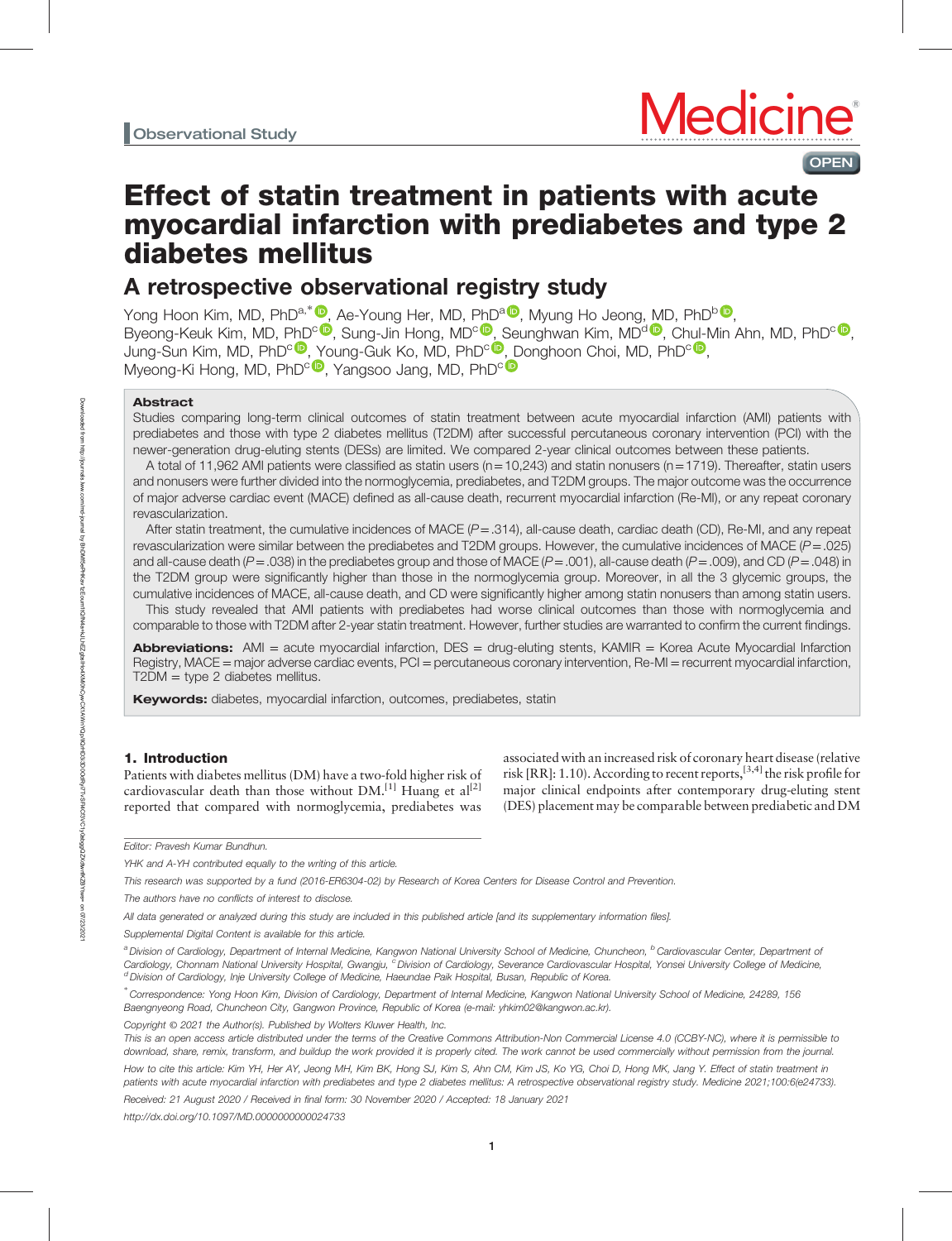patients. By contrast, some reports<sup>[5,6]</sup> have demonstrated that the mortality rate is higher in DM patients than in prediabetic patients. However, despite these conflicting findings, approximately twothirds of acute myocardial infarction (AMI) patients have diabetes or prediabetes.[7] Aspirin, statin, renin–angiotensin system inhibitors (RASIs), and beta-blockers (BBs) have been shown to significantly reduce mortality following AMI in patients with and without  $DM^{[8-11]}$  Moreover, in a large meta-analysis, [12] statin treatment showed a 9% proportional reduction in all-cause mortality  $(P=.02)$  in patients with established DM. However, in prediabetic patients, intensive lifestyle modifications and metformin therapy are the only universally accepted interventions for DM prevention.<sup>[13]</sup> In real-world practice, statin is prescribed to all AMI patients without contraindications to statin use regardless of glycemic status to lower the risk of mortality and coronary revascularization requirement based on the recommendations of current guidelines.[8–11] However, limited studies have compared long-term clinical outcomes of statin treatment between AMI patients with prediabetes and those with DM who underwent successful percutaneous coronary intervention (PCI) with newergeneration DES. Here, we aimed to compare the 2-year major clinical outcomes between these 2 groups.

### 2. Methods

# 2.1. Study population

This study enrolled patients from the Korea AMI Registry (KAMIR).<sup>[14]</sup> The KAMIR is a prospective, observational, and on-line registry with a multicenter cohort study in South Korea that was established in November 2005.<sup>[14]</sup> In the current study, we attempted to confine to type 2 DM (T2DM) patients for diabetes. We considered T2DM based on a previous study,<sup>[15]</sup> which included patients from the KAMIR. In that study, T2DM was defined by self-reported history (medical treatment, age at DM onset [≥30 years], and absence of a history of ketoacidosis). Hence, we enrolled 23,391 AMI patients aged ≥30 years at the onset of DM who underwent successful PCI with newer-generation DESs from November 2005 to June 2015. Among them, patients with incomplete laboratory results such as unidentified results of blood hemoglobin (Hb) A1c and blood glucose (n = 8432, 36%), patients lost to follow-up ( $n=1069, 4.6\%$ ), and patients treated with firstgeneration DES ( $n=1928$ , 8.2%) were excluded. Thus, a total of 11,962 AMI patients who underwent successful PCI with newergeneration DES were included. The types of newer-generation DES used are listed in Table 1. The patients were classified as statin users  $(n=10,243, 85.6\%)$  and statin nonusers  $(n=1719, 14.4\%).$ Thereafter, statin users and nonusers were further divided into the normoglycemia (n=2708 [26.4%, group A1] and n=372 [21.6%, group A2], respectively), prediabetes  $(n=3201 \, [31.3\%, \text{group B1}]$ and  $n=508$  [29.6%, group B2], respectively), and T2DM ( $n=$ 4334 [42.3%, group C1] and n=839 [48.8%, group C2], respectively) groups (Fig. 1, Table 1, Supplementary material 1, <http://links.lww.com/MD/F664>). The main reasons for not using statin among statin nonusers were as follows:

- (1) expected risk was higher than benefit due to end-stage renal failure, advanced age  $(\geq 75$  years), or severe heart failure (HF;  $n=757, 44\%);$
- (2) abnormal liver function (aspartate aminotransferase or alanine aminotransferase level more than three-fold above the upper normal limit;  $n=326$ ,  $19\%$ );
- (3) multiorgan failure  $(n=50, 2.9\%)$ ;
- (4) statin-induced myopathy or arthralgia ( $n=61$ ,  $3.5\%$ ); and
- (5) unknown  $(n=525, 60.5\%)$ .

This study protocol was approved by the ethics committee at each participating center and the Chonnam National University Hospital Institutional Review Board (IRB) ethics committee (CNUH-2011-172) according to the ethical guidelines of the 1975 Declaration of Helsinki. Informed consent was obtained from all patients prior to their inclusion in the study. We followed up all enrolled patients through face-to-face interview, phone call, and chart review. All 11,962 patients completed a 2-year clinical follow-up. All clinical events were evaluated by an independent event adjudication committee. The processes of event adjudication have been described previously by the KAMIR investigators.[14]

# 2.2. Percutaneous coronary intervention and medical treatments

Diagnostic coronary angiography and PCI were performed using standard techniques.<sup>[16]</sup> Before PCI, all patients received loading doses of aspirin (200–300mg) and other antiplatelet agents such as clopidogrel (300–600mg), ticagrelor (180mg), or prasugrel (60mg). After the index PCI, dual antiplatelet therapy (DAPT; a combination of aspirin 100mg/day with clopidogrel 75mg/day, ticagrelor 90mg twice daily, or prasugrel 5–10mg/day) was recommended for at least 1 year. Administration of triple antiplatelet therapy (TAPT; cilostazol [100mg twice daily] combined with DAPT) was based on individual operators' discretion. The types and doses of statins prescribed as discharge medications were as follows: atorvastatin (10–80mg), rosuvastatin (5–40mg), simvastatin (10–40mg), pitavastatin (2–4mg), pravastatin (5–40mg), and fluvastatin (40–80mg). The choice of the type and dose of statin was left at the physicians' discretion.

# 2.3. Study definitions and endpoints

Inclusion criteria for AMI were defined according to the current guidelines.[8–11] A successful PCI was defined as a residual stenosis of <30% and thrombolysis in myocardial infarction grade 3 flow in the infarct-related artery (IRA) after the procedure. Glycemic categories were determined based on the glycosylated hemoglobin (HbA1c), fasting plasma glucose (FPG), and random plasma glucose (RPG) levels of the patients at index hospitalization as well as their medical history. T2DM was defined as either known T2DM for which patients received medical treatment (insulin or antidiabetics) or newly diagnosed T2DM defined as an HbA1c level of  $\geq$ 6.5%, a FPG of  $\geq$ 126 mg/ dL (7mmol/L), and/or RPG of  $\geq$ 200mg/dL (11.1mmol/L) according to the clinical practice recommendations of the American Diabetes Association.<sup>[17]</sup> Prediabetes was defined as an HbA1c of 5.7% to 6.4% and a FPG of 100 to 125mg/dL (5.6– 6.9mmol/L).[17] Additionally, the estimated glomerular filtration rate (eGFR) was calculated using the Modification of Diet in Renal Disease (MDRD) study equation.<sup>[18]</sup> The major clinical outcome was the occurrence of major adverse cardiac events (MACE), which were defined as all-cause death, recurrent myocardial infarction (Re-MI), any repeat coronary revascularization. All-cause death was classified as cardiac death (CD) or non-CD. Any repeat revascularization comprised target lesion revascularization (TLR), target vessel revascularization (TVR),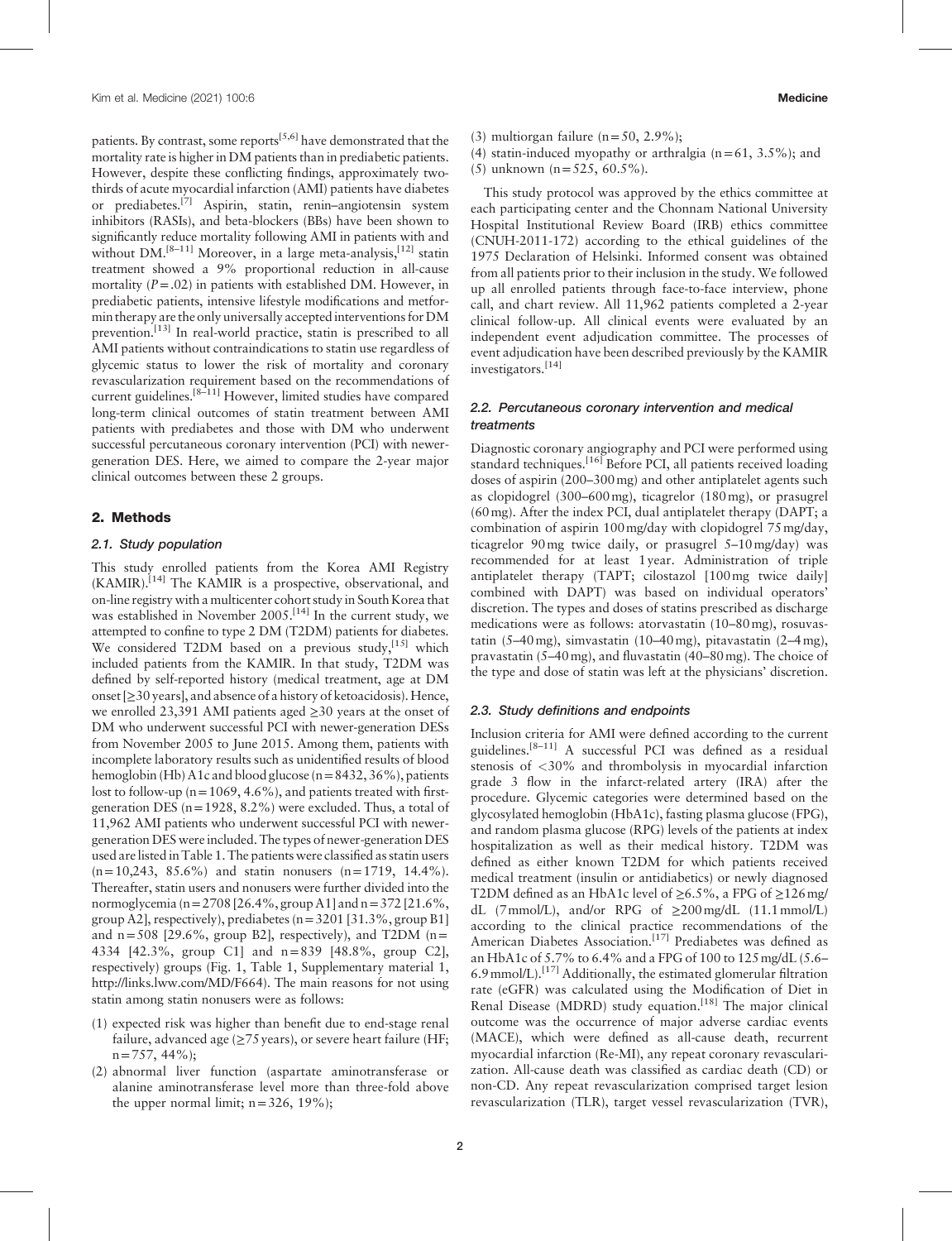# Table 1

# Baseline clinical, laboratory, and procedural characteristics in statin users.

| Group<br>Group A1<br>Group B1<br>Group C1<br>Group<br>Group<br>Group<br>A1 vs B1 vs C1<br>Normoglycemia ( $n = 2708$ )<br>Prediabetes ( $n = 3201$ )<br>T2DM $(n=4334)$<br>A1 vs B1<br>A1 vs C1<br>B1 vs C1<br><b>Variables</b><br>.003<br>$60.8 \pm 12.9$<br>$63.1 \pm 12.5$<br>$63.9 \pm 11.6$<br>< .001<br>< .001<br>< .001<br>Age (yr)<br>2198 (81.2)<br>3073 (70.9)<br>< .001<br>< .001<br>< 0.001<br>< .001<br>2428 (75.9)<br>.482<br>< .001<br>< .001<br>$53.3 \pm 10.3$<br>$53.1 \pm 10.6$<br>$51.5 \pm 11.4$<br>< .001<br>.029<br>$23.9 \pm 3.0$<br>$24.2 \pm 3.2$<br>$24.4 \pm 3.1$<br>< .001<br>< .001<br>< .001<br>.527<br>.003<br>.008<br>.006<br>$132.0 \pm 27.6$<br>$129.9 \pm 26.9$<br>$131.6 \pm 27.6$<br>$79.1 \pm 16.0$<br>< .001<br>< .001<br>.917<br>< .001<br>DBP (mm Hg)<br>$81.0 \pm 16.6$<br>$79.1 \pm 16.2$<br>STEMI, n (%)<br>1603 (59.2)<br>1903 (59.5)<br>2282 (52.7)<br>.852<br>< 0.001<br>< 0.001<br>< .001<br>Primary PCI, n (%)<br>1546 (96.4)<br>1832 (96.3)<br>2185 (95.7)<br>.783<br>.275<br>.394<br>.496<br>.852<br>< .001<br>< .001<br>NSTEMI, n (%)<br>1105 (40.8)<br>1298 (40.5)<br>2052 (47.3)<br>< .001<br>.125<br>.012<br>.358<br>PCI within 24h<br>979 (88.6)<br>1123 (86.5)<br>1752 (85.4)<br>.041<br>.384<br>.380<br>.953<br>.595<br>100(3.7)<br>133(4.2)<br>179(4.1)<br>Cardiogenic shock, n (%)<br>.001<br>1068 (39.4)<br>1398 (43.7)<br>2615 (60.3)<br>< .001<br>< 0.001<br>< .001<br>Hypertension, n (%)<br>< .001<br>< .001<br>< 0.001<br>Dyslipidemia, n (%)<br>240 (8.9)<br>381 (11.9)<br>651 (15.0)<br>< 0.001<br>79 (2.9)<br>87(2.7)<br>.693<br>< 0.001<br>< 0.001<br>< 0.001<br>Previous MI, n (%)<br>211(4.9)<br>153 (4.8)<br>.127<br>< .001<br>< 0.001<br>Previous PCI, n (%)<br>107(4.0)<br>333 (7.7)<br>< 0.001<br>Previous CABG, n (%)<br>7(0.3)<br>5(0.2)<br>34(0.8)<br>.402<br>.005<br>< 0.001<br>< 0.001<br>Previous CVA, n (%)<br>160(5.0)<br>343 (7.9)<br>.154<br>< .001<br>< 0.001<br>< 0.001<br>114 $(4.2)$<br>.074<br>.001<br>Previous HF, n (%)<br>12(0.4)<br>27(0.8)<br>56(1.3)<br>.075<br>< .001<br>1249 (46.1)<br>1521 (47.5)<br>1708 (39.4)<br>.285<br>< .001<br>< 0.001<br>< .001<br>Current smokers, n (%)<br>Peak CK-MB (mg/dL)<br>$136.0 \pm 174.1$<br>$144.6 \pm 203.9$<br>$104.1 \pm 140.8$<br>.079<br>< .001<br>< 0.001<br>< .001<br>.749<br>$48.3 \pm 74.1$<br>$47.2 \pm 136.9$<br>.948<br>.666<br>.858<br>Peak troponin-1 (ng/mL)<br>$48.1 \pm 114.4$<br>.271<br>< .001<br>< .001<br>$1537.2 \pm 2973.8$<br>$2342.7 + 5662.3$<br>< .001<br>NT-ProBNP (pg/mL)<br>$1461.4 \pm 2164.4$<br>Hs-CRP (mg/dL)<br>.525<br>$6.9 \pm 26.4$<br>$8.9 \pm 48.7$<br>$9.5 \pm 39.1$<br>.054<br>.001<br>.026<br>$1.00 \pm 0.99$<br>$1.19 \pm 1.68$<br>.414<br>< .001<br>< .001<br>< .001<br>Serum creatinine (mg/L)<br>$1.03 \pm 1.49$<br>eGFR $(mL/min/1.73 m2)$<br>$92.3 \pm 38.3$<br>$90.4 \pm 39.9$<br>$85.1 \pm 41.7$<br>< .001<br>< 0.001<br>< 0.001<br>< 0.001<br>$135.6 \pm 45.7$<br>$146.5 \pm 47.6$<br>$224.4 \pm 99.1$<br>< .001<br>< .001<br>< .001<br>< .001<br>Blood glucose (mg/L)<br>$5.3 \pm 0.4$<br>$6.0 \pm 0.2$<br>$7.8 \pm 2.7$<br>< .001<br>< .001<br>< .001<br>< .001<br>$182.6 \pm 40.0$<br>$190.8 \pm 42.9$<br>$180.4 \pm 48.1$<br>< .001<br>.041<br>< 0.001<br>< .001<br>Total cholesterol (mg/dL)<br>$119.5 \pm 87.7$<br>$152.1 \pm 130.5$<br>< .001<br>< .001<br>< 0.001<br>< .001<br>Triglyceride (mg/L)<br>$135.1 \pm 107.3$<br>.070<br>HDL cholesterol (mg/L)<br>$44.5 \pm 14.5$<br>$41.9 \pm 13.0$<br>< .001<br>< 0.001<br>< 0.001<br>$43.8 \pm 15.1$<br>< .001<br>< .001<br>< 0.001<br>LDL cholesterol (mg/L)<br>$116.1 \pm 35.5$<br>$123.0 \pm 47.4$<br>111.4 $\pm$ 37.7<br>< 0.001<br>Discharge medications<br>2689 (99.3)<br>.499<br>.602<br>.832<br>.781<br>Aspirin, n (%)<br>3183 (99.4)<br>4308 (99.4)<br>.976<br>Clopidogrel, n (%)<br>2160 (79.8)<br>2712 (84.7)<br>3694 (85.2)<br>< .001<br>< .001<br>< 0.001<br>358 (13.2)<br>386 (8.9)<br>< .001<br>< .001<br>.260<br>< .001<br>Ticagrelor, n (%)<br>310(9.7)<br>.875<br>Prasugrel, n (%)<br>180 (6.7)<br>165(5.5)<br>228(6.5)<br>.017<br>.016<br>.021<br>.271<br>Cilostazole, n (%)<br>378 (14.0)<br>615 (19.2)<br>877 (20.2)<br>< .001<br>< .001<br>< .001<br>.293<br>BBs, n (%)<br>2326 (85.9)<br>2752 (86.0)<br>3771 (87.0)<br>.930<br>.181<br>.192<br>ACEIs, n (%)<br>1877 (58.6)<br>2209 (53.3)<br>.248<br>< .001<br>< 0.001<br>< .001<br>1628 (60.1)<br>656 (24.2)<br>798 (24.9)<br>1341 (30.9)<br>.567<br>< .001<br>< 0.001<br>< 0.001<br>ARBs, n (%)<br>CCBs, n (%)<br>171(5.3)<br>327(7.5)<br>< .001<br>< .001<br>< 0.001<br>142 (5.2)<br>.866<br>.042<br>.221<br>< 0.001<br>.002<br>Atorvastatin, n (%)<br>1324 (48.9)<br>1480 (46.2)<br>2184 (50.4)<br>1033 (38.1)<br>1495 (34.5)<br>.117<br>.002<br>< .001<br>< .001<br>Rosuvastatin, n (%)<br>1285 (40.1)<br>.923<br>.629<br>179 (6.6)<br>194(6.1)<br>265(6.1)<br>.387<br>.405<br>Simvastatin, n (%)<br>313 (7.2)<br>.008<br>< .001<br>< .001<br>Pitavastatin, n (%)<br>128(4.7)<br>203 (6.3)<br>.140<br>.307<br>33(1.0)<br>.460<br>.598<br>.144<br>Pravastatin, n (%)<br>34(1.3)<br>62(1.4)<br>.269<br>10(0.4)<br>6(0.2)<br>15(0.3)<br>.213<br>.841<br>.354<br>Fluvastatin, n (%)<br>Diabetes management<br>Diet, n (%)<br>348 (8.0)<br>Oral agent, n (%)<br>2687 (62.0)<br>241(5.6)<br>Insulin, $n$ $(\%)$<br>Untreated, n (%)<br>1058 (24.4)<br>Infarct-related artery<br>47 (1.5)<br>82 (1.9)<br>.785<br>.178<br>.370<br>Left main, n (%)<br>48 (1.8)<br>.406<br>.001<br>1379 (50.9)<br>1589 (49.6)<br>1991 (45.9)<br>.305<br>< .001<br>< .001<br>LAD, $n$ $\%$<br>.855<br>.986<br>.979<br>LCx, $n$ $(\%)$<br>446 (17.4)<br>533 (16.8)<br>721 (16.6)<br>.852<br>RCA, n (%)<br>< .001<br>< .001<br>835 (30.8)<br>1032 (32.2)<br>1540 (35.5)<br>.247<br>.003<br>Treated vessel<br>Left main, n (%)<br>72 (2.7)<br>.872<br>.420<br>.522<br>.665<br>88 (2.7)<br>130(3.0) |                    |             |             |             |      | P value |      |      |  |
|------------------------------------------------------------------------------------------------------------------------------------------------------------------------------------------------------------------------------------------------------------------------------------------------------------------------------------------------------------------------------------------------------------------------------------------------------------------------------------------------------------------------------------------------------------------------------------------------------------------------------------------------------------------------------------------------------------------------------------------------------------------------------------------------------------------------------------------------------------------------------------------------------------------------------------------------------------------------------------------------------------------------------------------------------------------------------------------------------------------------------------------------------------------------------------------------------------------------------------------------------------------------------------------------------------------------------------------------------------------------------------------------------------------------------------------------------------------------------------------------------------------------------------------------------------------------------------------------------------------------------------------------------------------------------------------------------------------------------------------------------------------------------------------------------------------------------------------------------------------------------------------------------------------------------------------------------------------------------------------------------------------------------------------------------------------------------------------------------------------------------------------------------------------------------------------------------------------------------------------------------------------------------------------------------------------------------------------------------------------------------------------------------------------------------------------------------------------------------------------------------------------------------------------------------------------------------------------------------------------------------------------------------------------------------------------------------------------------------------------------------------------------------------------------------------------------------------------------------------------------------------------------------------------------------------------------------------------------------------------------------------------------------------------------------------------------------------------------------------------------------------------------------------------------------------------------------------------------------------------------------------------------------------------------------------------------------------------------------------------------------------------------------------------------------------------------------------------------------------------------------------------------------------------------------------------------------------------------------------------------------------------------------------------------------------------------------------------------------------------------------------------------------------------------------------------------------------------------------------------------------------------------------------------------------------------------------------------------------------------------------------------------------------------------------------------------------------------------------------------------------------------------------------------------------------------------------------------------------------------------------------------------------------------------------------------------------------------------------------------------------------------------------------------------------------------------------------------------------------------------------------------------------------------------------------------------------------------------------------------------------------------------------------------------------------------------------------------------------------------------------------------------------------------------------------------------------------------------------------------------------------------------------------------------------------------------------------------------------------------------------------------------------------------------------------------------------------------------------------------------------------------------------------------------------------------------------------------------------------------------------------------------------------------------------------------------------------------------------------------------------------------------------------------------------------------------------------------------------------------------------------------------------------------------------------------------------------------------------------------------------------------------------------------------------------------------------------------------------------------------------------------------------------------------------------------------------------------------------------------------------------------------------|--------------------|-------------|-------------|-------------|------|---------|------|------|--|
|                                                                                                                                                                                                                                                                                                                                                                                                                                                                                                                                                                                                                                                                                                                                                                                                                                                                                                                                                                                                                                                                                                                                                                                                                                                                                                                                                                                                                                                                                                                                                                                                                                                                                                                                                                                                                                                                                                                                                                                                                                                                                                                                                                                                                                                                                                                                                                                                                                                                                                                                                                                                                                                                                                                                                                                                                                                                                                                                                                                                                                                                                                                                                                                                                                                                                                                                                                                                                                                                                                                                                                                                                                                                                                                                                                                                                                                                                                                                                                                                                                                                                                                                                                                                                                                                                                                                                                                                                                                                                                                                                                                                                                                                                                                                                                                                                                                                                                                                                                                                                                                                                                                                                                                                                                                                                                                                                                                                                                                                                                                                                                                                                                                                                                                                                                                                                                                                                                      |                    |             |             |             |      |         |      |      |  |
|                                                                                                                                                                                                                                                                                                                                                                                                                                                                                                                                                                                                                                                                                                                                                                                                                                                                                                                                                                                                                                                                                                                                                                                                                                                                                                                                                                                                                                                                                                                                                                                                                                                                                                                                                                                                                                                                                                                                                                                                                                                                                                                                                                                                                                                                                                                                                                                                                                                                                                                                                                                                                                                                                                                                                                                                                                                                                                                                                                                                                                                                                                                                                                                                                                                                                                                                                                                                                                                                                                                                                                                                                                                                                                                                                                                                                                                                                                                                                                                                                                                                                                                                                                                                                                                                                                                                                                                                                                                                                                                                                                                                                                                                                                                                                                                                                                                                                                                                                                                                                                                                                                                                                                                                                                                                                                                                                                                                                                                                                                                                                                                                                                                                                                                                                                                                                                                                                                      |                    |             |             |             |      |         |      |      |  |
|                                                                                                                                                                                                                                                                                                                                                                                                                                                                                                                                                                                                                                                                                                                                                                                                                                                                                                                                                                                                                                                                                                                                                                                                                                                                                                                                                                                                                                                                                                                                                                                                                                                                                                                                                                                                                                                                                                                                                                                                                                                                                                                                                                                                                                                                                                                                                                                                                                                                                                                                                                                                                                                                                                                                                                                                                                                                                                                                                                                                                                                                                                                                                                                                                                                                                                                                                                                                                                                                                                                                                                                                                                                                                                                                                                                                                                                                                                                                                                                                                                                                                                                                                                                                                                                                                                                                                                                                                                                                                                                                                                                                                                                                                                                                                                                                                                                                                                                                                                                                                                                                                                                                                                                                                                                                                                                                                                                                                                                                                                                                                                                                                                                                                                                                                                                                                                                                                                      | Male, n (%)        |             |             |             |      |         |      |      |  |
|                                                                                                                                                                                                                                                                                                                                                                                                                                                                                                                                                                                                                                                                                                                                                                                                                                                                                                                                                                                                                                                                                                                                                                                                                                                                                                                                                                                                                                                                                                                                                                                                                                                                                                                                                                                                                                                                                                                                                                                                                                                                                                                                                                                                                                                                                                                                                                                                                                                                                                                                                                                                                                                                                                                                                                                                                                                                                                                                                                                                                                                                                                                                                                                                                                                                                                                                                                                                                                                                                                                                                                                                                                                                                                                                                                                                                                                                                                                                                                                                                                                                                                                                                                                                                                                                                                                                                                                                                                                                                                                                                                                                                                                                                                                                                                                                                                                                                                                                                                                                                                                                                                                                                                                                                                                                                                                                                                                                                                                                                                                                                                                                                                                                                                                                                                                                                                                                                                      | LVEF $(%)$         |             |             |             |      |         |      |      |  |
|                                                                                                                                                                                                                                                                                                                                                                                                                                                                                                                                                                                                                                                                                                                                                                                                                                                                                                                                                                                                                                                                                                                                                                                                                                                                                                                                                                                                                                                                                                                                                                                                                                                                                                                                                                                                                                                                                                                                                                                                                                                                                                                                                                                                                                                                                                                                                                                                                                                                                                                                                                                                                                                                                                                                                                                                                                                                                                                                                                                                                                                                                                                                                                                                                                                                                                                                                                                                                                                                                                                                                                                                                                                                                                                                                                                                                                                                                                                                                                                                                                                                                                                                                                                                                                                                                                                                                                                                                                                                                                                                                                                                                                                                                                                                                                                                                                                                                                                                                                                                                                                                                                                                                                                                                                                                                                                                                                                                                                                                                                                                                                                                                                                                                                                                                                                                                                                                                                      | BMI ( $kg/m2$ )    |             |             |             |      |         |      |      |  |
|                                                                                                                                                                                                                                                                                                                                                                                                                                                                                                                                                                                                                                                                                                                                                                                                                                                                                                                                                                                                                                                                                                                                                                                                                                                                                                                                                                                                                                                                                                                                                                                                                                                                                                                                                                                                                                                                                                                                                                                                                                                                                                                                                                                                                                                                                                                                                                                                                                                                                                                                                                                                                                                                                                                                                                                                                                                                                                                                                                                                                                                                                                                                                                                                                                                                                                                                                                                                                                                                                                                                                                                                                                                                                                                                                                                                                                                                                                                                                                                                                                                                                                                                                                                                                                                                                                                                                                                                                                                                                                                                                                                                                                                                                                                                                                                                                                                                                                                                                                                                                                                                                                                                                                                                                                                                                                                                                                                                                                                                                                                                                                                                                                                                                                                                                                                                                                                                                                      | SBP (mm Hg)        |             |             |             |      |         |      |      |  |
|                                                                                                                                                                                                                                                                                                                                                                                                                                                                                                                                                                                                                                                                                                                                                                                                                                                                                                                                                                                                                                                                                                                                                                                                                                                                                                                                                                                                                                                                                                                                                                                                                                                                                                                                                                                                                                                                                                                                                                                                                                                                                                                                                                                                                                                                                                                                                                                                                                                                                                                                                                                                                                                                                                                                                                                                                                                                                                                                                                                                                                                                                                                                                                                                                                                                                                                                                                                                                                                                                                                                                                                                                                                                                                                                                                                                                                                                                                                                                                                                                                                                                                                                                                                                                                                                                                                                                                                                                                                                                                                                                                                                                                                                                                                                                                                                                                                                                                                                                                                                                                                                                                                                                                                                                                                                                                                                                                                                                                                                                                                                                                                                                                                                                                                                                                                                                                                                                                      |                    |             |             |             |      |         |      |      |  |
|                                                                                                                                                                                                                                                                                                                                                                                                                                                                                                                                                                                                                                                                                                                                                                                                                                                                                                                                                                                                                                                                                                                                                                                                                                                                                                                                                                                                                                                                                                                                                                                                                                                                                                                                                                                                                                                                                                                                                                                                                                                                                                                                                                                                                                                                                                                                                                                                                                                                                                                                                                                                                                                                                                                                                                                                                                                                                                                                                                                                                                                                                                                                                                                                                                                                                                                                                                                                                                                                                                                                                                                                                                                                                                                                                                                                                                                                                                                                                                                                                                                                                                                                                                                                                                                                                                                                                                                                                                                                                                                                                                                                                                                                                                                                                                                                                                                                                                                                                                                                                                                                                                                                                                                                                                                                                                                                                                                                                                                                                                                                                                                                                                                                                                                                                                                                                                                                                                      |                    |             |             |             |      |         |      |      |  |
|                                                                                                                                                                                                                                                                                                                                                                                                                                                                                                                                                                                                                                                                                                                                                                                                                                                                                                                                                                                                                                                                                                                                                                                                                                                                                                                                                                                                                                                                                                                                                                                                                                                                                                                                                                                                                                                                                                                                                                                                                                                                                                                                                                                                                                                                                                                                                                                                                                                                                                                                                                                                                                                                                                                                                                                                                                                                                                                                                                                                                                                                                                                                                                                                                                                                                                                                                                                                                                                                                                                                                                                                                                                                                                                                                                                                                                                                                                                                                                                                                                                                                                                                                                                                                                                                                                                                                                                                                                                                                                                                                                                                                                                                                                                                                                                                                                                                                                                                                                                                                                                                                                                                                                                                                                                                                                                                                                                                                                                                                                                                                                                                                                                                                                                                                                                                                                                                                                      |                    |             |             |             |      |         |      |      |  |
|                                                                                                                                                                                                                                                                                                                                                                                                                                                                                                                                                                                                                                                                                                                                                                                                                                                                                                                                                                                                                                                                                                                                                                                                                                                                                                                                                                                                                                                                                                                                                                                                                                                                                                                                                                                                                                                                                                                                                                                                                                                                                                                                                                                                                                                                                                                                                                                                                                                                                                                                                                                                                                                                                                                                                                                                                                                                                                                                                                                                                                                                                                                                                                                                                                                                                                                                                                                                                                                                                                                                                                                                                                                                                                                                                                                                                                                                                                                                                                                                                                                                                                                                                                                                                                                                                                                                                                                                                                                                                                                                                                                                                                                                                                                                                                                                                                                                                                                                                                                                                                                                                                                                                                                                                                                                                                                                                                                                                                                                                                                                                                                                                                                                                                                                                                                                                                                                                                      |                    |             |             |             |      |         |      |      |  |
|                                                                                                                                                                                                                                                                                                                                                                                                                                                                                                                                                                                                                                                                                                                                                                                                                                                                                                                                                                                                                                                                                                                                                                                                                                                                                                                                                                                                                                                                                                                                                                                                                                                                                                                                                                                                                                                                                                                                                                                                                                                                                                                                                                                                                                                                                                                                                                                                                                                                                                                                                                                                                                                                                                                                                                                                                                                                                                                                                                                                                                                                                                                                                                                                                                                                                                                                                                                                                                                                                                                                                                                                                                                                                                                                                                                                                                                                                                                                                                                                                                                                                                                                                                                                                                                                                                                                                                                                                                                                                                                                                                                                                                                                                                                                                                                                                                                                                                                                                                                                                                                                                                                                                                                                                                                                                                                                                                                                                                                                                                                                                                                                                                                                                                                                                                                                                                                                                                      |                    |             |             |             |      |         |      |      |  |
|                                                                                                                                                                                                                                                                                                                                                                                                                                                                                                                                                                                                                                                                                                                                                                                                                                                                                                                                                                                                                                                                                                                                                                                                                                                                                                                                                                                                                                                                                                                                                                                                                                                                                                                                                                                                                                                                                                                                                                                                                                                                                                                                                                                                                                                                                                                                                                                                                                                                                                                                                                                                                                                                                                                                                                                                                                                                                                                                                                                                                                                                                                                                                                                                                                                                                                                                                                                                                                                                                                                                                                                                                                                                                                                                                                                                                                                                                                                                                                                                                                                                                                                                                                                                                                                                                                                                                                                                                                                                                                                                                                                                                                                                                                                                                                                                                                                                                                                                                                                                                                                                                                                                                                                                                                                                                                                                                                                                                                                                                                                                                                                                                                                                                                                                                                                                                                                                                                      |                    |             |             |             |      |         |      |      |  |
|                                                                                                                                                                                                                                                                                                                                                                                                                                                                                                                                                                                                                                                                                                                                                                                                                                                                                                                                                                                                                                                                                                                                                                                                                                                                                                                                                                                                                                                                                                                                                                                                                                                                                                                                                                                                                                                                                                                                                                                                                                                                                                                                                                                                                                                                                                                                                                                                                                                                                                                                                                                                                                                                                                                                                                                                                                                                                                                                                                                                                                                                                                                                                                                                                                                                                                                                                                                                                                                                                                                                                                                                                                                                                                                                                                                                                                                                                                                                                                                                                                                                                                                                                                                                                                                                                                                                                                                                                                                                                                                                                                                                                                                                                                                                                                                                                                                                                                                                                                                                                                                                                                                                                                                                                                                                                                                                                                                                                                                                                                                                                                                                                                                                                                                                                                                                                                                                                                      |                    |             |             |             |      |         |      |      |  |
|                                                                                                                                                                                                                                                                                                                                                                                                                                                                                                                                                                                                                                                                                                                                                                                                                                                                                                                                                                                                                                                                                                                                                                                                                                                                                                                                                                                                                                                                                                                                                                                                                                                                                                                                                                                                                                                                                                                                                                                                                                                                                                                                                                                                                                                                                                                                                                                                                                                                                                                                                                                                                                                                                                                                                                                                                                                                                                                                                                                                                                                                                                                                                                                                                                                                                                                                                                                                                                                                                                                                                                                                                                                                                                                                                                                                                                                                                                                                                                                                                                                                                                                                                                                                                                                                                                                                                                                                                                                                                                                                                                                                                                                                                                                                                                                                                                                                                                                                                                                                                                                                                                                                                                                                                                                                                                                                                                                                                                                                                                                                                                                                                                                                                                                                                                                                                                                                                                      |                    |             |             |             |      |         |      |      |  |
|                                                                                                                                                                                                                                                                                                                                                                                                                                                                                                                                                                                                                                                                                                                                                                                                                                                                                                                                                                                                                                                                                                                                                                                                                                                                                                                                                                                                                                                                                                                                                                                                                                                                                                                                                                                                                                                                                                                                                                                                                                                                                                                                                                                                                                                                                                                                                                                                                                                                                                                                                                                                                                                                                                                                                                                                                                                                                                                                                                                                                                                                                                                                                                                                                                                                                                                                                                                                                                                                                                                                                                                                                                                                                                                                                                                                                                                                                                                                                                                                                                                                                                                                                                                                                                                                                                                                                                                                                                                                                                                                                                                                                                                                                                                                                                                                                                                                                                                                                                                                                                                                                                                                                                                                                                                                                                                                                                                                                                                                                                                                                                                                                                                                                                                                                                                                                                                                                                      |                    |             |             |             |      |         |      |      |  |
|                                                                                                                                                                                                                                                                                                                                                                                                                                                                                                                                                                                                                                                                                                                                                                                                                                                                                                                                                                                                                                                                                                                                                                                                                                                                                                                                                                                                                                                                                                                                                                                                                                                                                                                                                                                                                                                                                                                                                                                                                                                                                                                                                                                                                                                                                                                                                                                                                                                                                                                                                                                                                                                                                                                                                                                                                                                                                                                                                                                                                                                                                                                                                                                                                                                                                                                                                                                                                                                                                                                                                                                                                                                                                                                                                                                                                                                                                                                                                                                                                                                                                                                                                                                                                                                                                                                                                                                                                                                                                                                                                                                                                                                                                                                                                                                                                                                                                                                                                                                                                                                                                                                                                                                                                                                                                                                                                                                                                                                                                                                                                                                                                                                                                                                                                                                                                                                                                                      |                    |             |             |             |      |         |      |      |  |
|                                                                                                                                                                                                                                                                                                                                                                                                                                                                                                                                                                                                                                                                                                                                                                                                                                                                                                                                                                                                                                                                                                                                                                                                                                                                                                                                                                                                                                                                                                                                                                                                                                                                                                                                                                                                                                                                                                                                                                                                                                                                                                                                                                                                                                                                                                                                                                                                                                                                                                                                                                                                                                                                                                                                                                                                                                                                                                                                                                                                                                                                                                                                                                                                                                                                                                                                                                                                                                                                                                                                                                                                                                                                                                                                                                                                                                                                                                                                                                                                                                                                                                                                                                                                                                                                                                                                                                                                                                                                                                                                                                                                                                                                                                                                                                                                                                                                                                                                                                                                                                                                                                                                                                                                                                                                                                                                                                                                                                                                                                                                                                                                                                                                                                                                                                                                                                                                                                      |                    |             |             |             |      |         |      |      |  |
|                                                                                                                                                                                                                                                                                                                                                                                                                                                                                                                                                                                                                                                                                                                                                                                                                                                                                                                                                                                                                                                                                                                                                                                                                                                                                                                                                                                                                                                                                                                                                                                                                                                                                                                                                                                                                                                                                                                                                                                                                                                                                                                                                                                                                                                                                                                                                                                                                                                                                                                                                                                                                                                                                                                                                                                                                                                                                                                                                                                                                                                                                                                                                                                                                                                                                                                                                                                                                                                                                                                                                                                                                                                                                                                                                                                                                                                                                                                                                                                                                                                                                                                                                                                                                                                                                                                                                                                                                                                                                                                                                                                                                                                                                                                                                                                                                                                                                                                                                                                                                                                                                                                                                                                                                                                                                                                                                                                                                                                                                                                                                                                                                                                                                                                                                                                                                                                                                                      |                    |             |             |             |      |         |      |      |  |
|                                                                                                                                                                                                                                                                                                                                                                                                                                                                                                                                                                                                                                                                                                                                                                                                                                                                                                                                                                                                                                                                                                                                                                                                                                                                                                                                                                                                                                                                                                                                                                                                                                                                                                                                                                                                                                                                                                                                                                                                                                                                                                                                                                                                                                                                                                                                                                                                                                                                                                                                                                                                                                                                                                                                                                                                                                                                                                                                                                                                                                                                                                                                                                                                                                                                                                                                                                                                                                                                                                                                                                                                                                                                                                                                                                                                                                                                                                                                                                                                                                                                                                                                                                                                                                                                                                                                                                                                                                                                                                                                                                                                                                                                                                                                                                                                                                                                                                                                                                                                                                                                                                                                                                                                                                                                                                                                                                                                                                                                                                                                                                                                                                                                                                                                                                                                                                                                                                      |                    |             |             |             |      |         |      |      |  |
|                                                                                                                                                                                                                                                                                                                                                                                                                                                                                                                                                                                                                                                                                                                                                                                                                                                                                                                                                                                                                                                                                                                                                                                                                                                                                                                                                                                                                                                                                                                                                                                                                                                                                                                                                                                                                                                                                                                                                                                                                                                                                                                                                                                                                                                                                                                                                                                                                                                                                                                                                                                                                                                                                                                                                                                                                                                                                                                                                                                                                                                                                                                                                                                                                                                                                                                                                                                                                                                                                                                                                                                                                                                                                                                                                                                                                                                                                                                                                                                                                                                                                                                                                                                                                                                                                                                                                                                                                                                                                                                                                                                                                                                                                                                                                                                                                                                                                                                                                                                                                                                                                                                                                                                                                                                                                                                                                                                                                                                                                                                                                                                                                                                                                                                                                                                                                                                                                                      |                    |             |             |             |      |         |      |      |  |
|                                                                                                                                                                                                                                                                                                                                                                                                                                                                                                                                                                                                                                                                                                                                                                                                                                                                                                                                                                                                                                                                                                                                                                                                                                                                                                                                                                                                                                                                                                                                                                                                                                                                                                                                                                                                                                                                                                                                                                                                                                                                                                                                                                                                                                                                                                                                                                                                                                                                                                                                                                                                                                                                                                                                                                                                                                                                                                                                                                                                                                                                                                                                                                                                                                                                                                                                                                                                                                                                                                                                                                                                                                                                                                                                                                                                                                                                                                                                                                                                                                                                                                                                                                                                                                                                                                                                                                                                                                                                                                                                                                                                                                                                                                                                                                                                                                                                                                                                                                                                                                                                                                                                                                                                                                                                                                                                                                                                                                                                                                                                                                                                                                                                                                                                                                                                                                                                                                      |                    |             |             |             |      |         |      |      |  |
|                                                                                                                                                                                                                                                                                                                                                                                                                                                                                                                                                                                                                                                                                                                                                                                                                                                                                                                                                                                                                                                                                                                                                                                                                                                                                                                                                                                                                                                                                                                                                                                                                                                                                                                                                                                                                                                                                                                                                                                                                                                                                                                                                                                                                                                                                                                                                                                                                                                                                                                                                                                                                                                                                                                                                                                                                                                                                                                                                                                                                                                                                                                                                                                                                                                                                                                                                                                                                                                                                                                                                                                                                                                                                                                                                                                                                                                                                                                                                                                                                                                                                                                                                                                                                                                                                                                                                                                                                                                                                                                                                                                                                                                                                                                                                                                                                                                                                                                                                                                                                                                                                                                                                                                                                                                                                                                                                                                                                                                                                                                                                                                                                                                                                                                                                                                                                                                                                                      |                    |             |             |             |      |         |      |      |  |
|                                                                                                                                                                                                                                                                                                                                                                                                                                                                                                                                                                                                                                                                                                                                                                                                                                                                                                                                                                                                                                                                                                                                                                                                                                                                                                                                                                                                                                                                                                                                                                                                                                                                                                                                                                                                                                                                                                                                                                                                                                                                                                                                                                                                                                                                                                                                                                                                                                                                                                                                                                                                                                                                                                                                                                                                                                                                                                                                                                                                                                                                                                                                                                                                                                                                                                                                                                                                                                                                                                                                                                                                                                                                                                                                                                                                                                                                                                                                                                                                                                                                                                                                                                                                                                                                                                                                                                                                                                                                                                                                                                                                                                                                                                                                                                                                                                                                                                                                                                                                                                                                                                                                                                                                                                                                                                                                                                                                                                                                                                                                                                                                                                                                                                                                                                                                                                                                                                      |                    |             |             |             |      |         |      |      |  |
|                                                                                                                                                                                                                                                                                                                                                                                                                                                                                                                                                                                                                                                                                                                                                                                                                                                                                                                                                                                                                                                                                                                                                                                                                                                                                                                                                                                                                                                                                                                                                                                                                                                                                                                                                                                                                                                                                                                                                                                                                                                                                                                                                                                                                                                                                                                                                                                                                                                                                                                                                                                                                                                                                                                                                                                                                                                                                                                                                                                                                                                                                                                                                                                                                                                                                                                                                                                                                                                                                                                                                                                                                                                                                                                                                                                                                                                                                                                                                                                                                                                                                                                                                                                                                                                                                                                                                                                                                                                                                                                                                                                                                                                                                                                                                                                                                                                                                                                                                                                                                                                                                                                                                                                                                                                                                                                                                                                                                                                                                                                                                                                                                                                                                                                                                                                                                                                                                                      |                    |             |             |             |      |         |      |      |  |
|                                                                                                                                                                                                                                                                                                                                                                                                                                                                                                                                                                                                                                                                                                                                                                                                                                                                                                                                                                                                                                                                                                                                                                                                                                                                                                                                                                                                                                                                                                                                                                                                                                                                                                                                                                                                                                                                                                                                                                                                                                                                                                                                                                                                                                                                                                                                                                                                                                                                                                                                                                                                                                                                                                                                                                                                                                                                                                                                                                                                                                                                                                                                                                                                                                                                                                                                                                                                                                                                                                                                                                                                                                                                                                                                                                                                                                                                                                                                                                                                                                                                                                                                                                                                                                                                                                                                                                                                                                                                                                                                                                                                                                                                                                                                                                                                                                                                                                                                                                                                                                                                                                                                                                                                                                                                                                                                                                                                                                                                                                                                                                                                                                                                                                                                                                                                                                                                                                      |                    |             |             |             |      |         |      |      |  |
|                                                                                                                                                                                                                                                                                                                                                                                                                                                                                                                                                                                                                                                                                                                                                                                                                                                                                                                                                                                                                                                                                                                                                                                                                                                                                                                                                                                                                                                                                                                                                                                                                                                                                                                                                                                                                                                                                                                                                                                                                                                                                                                                                                                                                                                                                                                                                                                                                                                                                                                                                                                                                                                                                                                                                                                                                                                                                                                                                                                                                                                                                                                                                                                                                                                                                                                                                                                                                                                                                                                                                                                                                                                                                                                                                                                                                                                                                                                                                                                                                                                                                                                                                                                                                                                                                                                                                                                                                                                                                                                                                                                                                                                                                                                                                                                                                                                                                                                                                                                                                                                                                                                                                                                                                                                                                                                                                                                                                                                                                                                                                                                                                                                                                                                                                                                                                                                                                                      |                    |             |             |             |      |         |      |      |  |
|                                                                                                                                                                                                                                                                                                                                                                                                                                                                                                                                                                                                                                                                                                                                                                                                                                                                                                                                                                                                                                                                                                                                                                                                                                                                                                                                                                                                                                                                                                                                                                                                                                                                                                                                                                                                                                                                                                                                                                                                                                                                                                                                                                                                                                                                                                                                                                                                                                                                                                                                                                                                                                                                                                                                                                                                                                                                                                                                                                                                                                                                                                                                                                                                                                                                                                                                                                                                                                                                                                                                                                                                                                                                                                                                                                                                                                                                                                                                                                                                                                                                                                                                                                                                                                                                                                                                                                                                                                                                                                                                                                                                                                                                                                                                                                                                                                                                                                                                                                                                                                                                                                                                                                                                                                                                                                                                                                                                                                                                                                                                                                                                                                                                                                                                                                                                                                                                                                      | Hemoglobin A1c (%) |             |             |             |      |         |      |      |  |
|                                                                                                                                                                                                                                                                                                                                                                                                                                                                                                                                                                                                                                                                                                                                                                                                                                                                                                                                                                                                                                                                                                                                                                                                                                                                                                                                                                                                                                                                                                                                                                                                                                                                                                                                                                                                                                                                                                                                                                                                                                                                                                                                                                                                                                                                                                                                                                                                                                                                                                                                                                                                                                                                                                                                                                                                                                                                                                                                                                                                                                                                                                                                                                                                                                                                                                                                                                                                                                                                                                                                                                                                                                                                                                                                                                                                                                                                                                                                                                                                                                                                                                                                                                                                                                                                                                                                                                                                                                                                                                                                                                                                                                                                                                                                                                                                                                                                                                                                                                                                                                                                                                                                                                                                                                                                                                                                                                                                                                                                                                                                                                                                                                                                                                                                                                                                                                                                                                      |                    |             |             |             |      |         |      |      |  |
|                                                                                                                                                                                                                                                                                                                                                                                                                                                                                                                                                                                                                                                                                                                                                                                                                                                                                                                                                                                                                                                                                                                                                                                                                                                                                                                                                                                                                                                                                                                                                                                                                                                                                                                                                                                                                                                                                                                                                                                                                                                                                                                                                                                                                                                                                                                                                                                                                                                                                                                                                                                                                                                                                                                                                                                                                                                                                                                                                                                                                                                                                                                                                                                                                                                                                                                                                                                                                                                                                                                                                                                                                                                                                                                                                                                                                                                                                                                                                                                                                                                                                                                                                                                                                                                                                                                                                                                                                                                                                                                                                                                                                                                                                                                                                                                                                                                                                                                                                                                                                                                                                                                                                                                                                                                                                                                                                                                                                                                                                                                                                                                                                                                                                                                                                                                                                                                                                                      |                    |             |             |             |      |         |      |      |  |
|                                                                                                                                                                                                                                                                                                                                                                                                                                                                                                                                                                                                                                                                                                                                                                                                                                                                                                                                                                                                                                                                                                                                                                                                                                                                                                                                                                                                                                                                                                                                                                                                                                                                                                                                                                                                                                                                                                                                                                                                                                                                                                                                                                                                                                                                                                                                                                                                                                                                                                                                                                                                                                                                                                                                                                                                                                                                                                                                                                                                                                                                                                                                                                                                                                                                                                                                                                                                                                                                                                                                                                                                                                                                                                                                                                                                                                                                                                                                                                                                                                                                                                                                                                                                                                                                                                                                                                                                                                                                                                                                                                                                                                                                                                                                                                                                                                                                                                                                                                                                                                                                                                                                                                                                                                                                                                                                                                                                                                                                                                                                                                                                                                                                                                                                                                                                                                                                                                      |                    |             |             |             |      |         |      |      |  |
|                                                                                                                                                                                                                                                                                                                                                                                                                                                                                                                                                                                                                                                                                                                                                                                                                                                                                                                                                                                                                                                                                                                                                                                                                                                                                                                                                                                                                                                                                                                                                                                                                                                                                                                                                                                                                                                                                                                                                                                                                                                                                                                                                                                                                                                                                                                                                                                                                                                                                                                                                                                                                                                                                                                                                                                                                                                                                                                                                                                                                                                                                                                                                                                                                                                                                                                                                                                                                                                                                                                                                                                                                                                                                                                                                                                                                                                                                                                                                                                                                                                                                                                                                                                                                                                                                                                                                                                                                                                                                                                                                                                                                                                                                                                                                                                                                                                                                                                                                                                                                                                                                                                                                                                                                                                                                                                                                                                                                                                                                                                                                                                                                                                                                                                                                                                                                                                                                                      |                    |             |             |             |      |         |      |      |  |
|                                                                                                                                                                                                                                                                                                                                                                                                                                                                                                                                                                                                                                                                                                                                                                                                                                                                                                                                                                                                                                                                                                                                                                                                                                                                                                                                                                                                                                                                                                                                                                                                                                                                                                                                                                                                                                                                                                                                                                                                                                                                                                                                                                                                                                                                                                                                                                                                                                                                                                                                                                                                                                                                                                                                                                                                                                                                                                                                                                                                                                                                                                                                                                                                                                                                                                                                                                                                                                                                                                                                                                                                                                                                                                                                                                                                                                                                                                                                                                                                                                                                                                                                                                                                                                                                                                                                                                                                                                                                                                                                                                                                                                                                                                                                                                                                                                                                                                                                                                                                                                                                                                                                                                                                                                                                                                                                                                                                                                                                                                                                                                                                                                                                                                                                                                                                                                                                                                      |                    |             |             |             |      |         |      |      |  |
|                                                                                                                                                                                                                                                                                                                                                                                                                                                                                                                                                                                                                                                                                                                                                                                                                                                                                                                                                                                                                                                                                                                                                                                                                                                                                                                                                                                                                                                                                                                                                                                                                                                                                                                                                                                                                                                                                                                                                                                                                                                                                                                                                                                                                                                                                                                                                                                                                                                                                                                                                                                                                                                                                                                                                                                                                                                                                                                                                                                                                                                                                                                                                                                                                                                                                                                                                                                                                                                                                                                                                                                                                                                                                                                                                                                                                                                                                                                                                                                                                                                                                                                                                                                                                                                                                                                                                                                                                                                                                                                                                                                                                                                                                                                                                                                                                                                                                                                                                                                                                                                                                                                                                                                                                                                                                                                                                                                                                                                                                                                                                                                                                                                                                                                                                                                                                                                                                                      |                    |             |             |             |      |         |      |      |  |
|                                                                                                                                                                                                                                                                                                                                                                                                                                                                                                                                                                                                                                                                                                                                                                                                                                                                                                                                                                                                                                                                                                                                                                                                                                                                                                                                                                                                                                                                                                                                                                                                                                                                                                                                                                                                                                                                                                                                                                                                                                                                                                                                                                                                                                                                                                                                                                                                                                                                                                                                                                                                                                                                                                                                                                                                                                                                                                                                                                                                                                                                                                                                                                                                                                                                                                                                                                                                                                                                                                                                                                                                                                                                                                                                                                                                                                                                                                                                                                                                                                                                                                                                                                                                                                                                                                                                                                                                                                                                                                                                                                                                                                                                                                                                                                                                                                                                                                                                                                                                                                                                                                                                                                                                                                                                                                                                                                                                                                                                                                                                                                                                                                                                                                                                                                                                                                                                                                      |                    |             |             |             |      |         |      |      |  |
|                                                                                                                                                                                                                                                                                                                                                                                                                                                                                                                                                                                                                                                                                                                                                                                                                                                                                                                                                                                                                                                                                                                                                                                                                                                                                                                                                                                                                                                                                                                                                                                                                                                                                                                                                                                                                                                                                                                                                                                                                                                                                                                                                                                                                                                                                                                                                                                                                                                                                                                                                                                                                                                                                                                                                                                                                                                                                                                                                                                                                                                                                                                                                                                                                                                                                                                                                                                                                                                                                                                                                                                                                                                                                                                                                                                                                                                                                                                                                                                                                                                                                                                                                                                                                                                                                                                                                                                                                                                                                                                                                                                                                                                                                                                                                                                                                                                                                                                                                                                                                                                                                                                                                                                                                                                                                                                                                                                                                                                                                                                                                                                                                                                                                                                                                                                                                                                                                                      |                    |             |             |             |      |         |      |      |  |
|                                                                                                                                                                                                                                                                                                                                                                                                                                                                                                                                                                                                                                                                                                                                                                                                                                                                                                                                                                                                                                                                                                                                                                                                                                                                                                                                                                                                                                                                                                                                                                                                                                                                                                                                                                                                                                                                                                                                                                                                                                                                                                                                                                                                                                                                                                                                                                                                                                                                                                                                                                                                                                                                                                                                                                                                                                                                                                                                                                                                                                                                                                                                                                                                                                                                                                                                                                                                                                                                                                                                                                                                                                                                                                                                                                                                                                                                                                                                                                                                                                                                                                                                                                                                                                                                                                                                                                                                                                                                                                                                                                                                                                                                                                                                                                                                                                                                                                                                                                                                                                                                                                                                                                                                                                                                                                                                                                                                                                                                                                                                                                                                                                                                                                                                                                                                                                                                                                      |                    |             |             |             |      |         |      |      |  |
|                                                                                                                                                                                                                                                                                                                                                                                                                                                                                                                                                                                                                                                                                                                                                                                                                                                                                                                                                                                                                                                                                                                                                                                                                                                                                                                                                                                                                                                                                                                                                                                                                                                                                                                                                                                                                                                                                                                                                                                                                                                                                                                                                                                                                                                                                                                                                                                                                                                                                                                                                                                                                                                                                                                                                                                                                                                                                                                                                                                                                                                                                                                                                                                                                                                                                                                                                                                                                                                                                                                                                                                                                                                                                                                                                                                                                                                                                                                                                                                                                                                                                                                                                                                                                                                                                                                                                                                                                                                                                                                                                                                                                                                                                                                                                                                                                                                                                                                                                                                                                                                                                                                                                                                                                                                                                                                                                                                                                                                                                                                                                                                                                                                                                                                                                                                                                                                                                                      |                    |             |             |             |      |         |      |      |  |
|                                                                                                                                                                                                                                                                                                                                                                                                                                                                                                                                                                                                                                                                                                                                                                                                                                                                                                                                                                                                                                                                                                                                                                                                                                                                                                                                                                                                                                                                                                                                                                                                                                                                                                                                                                                                                                                                                                                                                                                                                                                                                                                                                                                                                                                                                                                                                                                                                                                                                                                                                                                                                                                                                                                                                                                                                                                                                                                                                                                                                                                                                                                                                                                                                                                                                                                                                                                                                                                                                                                                                                                                                                                                                                                                                                                                                                                                                                                                                                                                                                                                                                                                                                                                                                                                                                                                                                                                                                                                                                                                                                                                                                                                                                                                                                                                                                                                                                                                                                                                                                                                                                                                                                                                                                                                                                                                                                                                                                                                                                                                                                                                                                                                                                                                                                                                                                                                                                      |                    |             |             |             |      |         |      |      |  |
|                                                                                                                                                                                                                                                                                                                                                                                                                                                                                                                                                                                                                                                                                                                                                                                                                                                                                                                                                                                                                                                                                                                                                                                                                                                                                                                                                                                                                                                                                                                                                                                                                                                                                                                                                                                                                                                                                                                                                                                                                                                                                                                                                                                                                                                                                                                                                                                                                                                                                                                                                                                                                                                                                                                                                                                                                                                                                                                                                                                                                                                                                                                                                                                                                                                                                                                                                                                                                                                                                                                                                                                                                                                                                                                                                                                                                                                                                                                                                                                                                                                                                                                                                                                                                                                                                                                                                                                                                                                                                                                                                                                                                                                                                                                                                                                                                                                                                                                                                                                                                                                                                                                                                                                                                                                                                                                                                                                                                                                                                                                                                                                                                                                                                                                                                                                                                                                                                                      |                    |             |             |             |      |         |      |      |  |
|                                                                                                                                                                                                                                                                                                                                                                                                                                                                                                                                                                                                                                                                                                                                                                                                                                                                                                                                                                                                                                                                                                                                                                                                                                                                                                                                                                                                                                                                                                                                                                                                                                                                                                                                                                                                                                                                                                                                                                                                                                                                                                                                                                                                                                                                                                                                                                                                                                                                                                                                                                                                                                                                                                                                                                                                                                                                                                                                                                                                                                                                                                                                                                                                                                                                                                                                                                                                                                                                                                                                                                                                                                                                                                                                                                                                                                                                                                                                                                                                                                                                                                                                                                                                                                                                                                                                                                                                                                                                                                                                                                                                                                                                                                                                                                                                                                                                                                                                                                                                                                                                                                                                                                                                                                                                                                                                                                                                                                                                                                                                                                                                                                                                                                                                                                                                                                                                                                      |                    |             |             |             |      |         |      |      |  |
|                                                                                                                                                                                                                                                                                                                                                                                                                                                                                                                                                                                                                                                                                                                                                                                                                                                                                                                                                                                                                                                                                                                                                                                                                                                                                                                                                                                                                                                                                                                                                                                                                                                                                                                                                                                                                                                                                                                                                                                                                                                                                                                                                                                                                                                                                                                                                                                                                                                                                                                                                                                                                                                                                                                                                                                                                                                                                                                                                                                                                                                                                                                                                                                                                                                                                                                                                                                                                                                                                                                                                                                                                                                                                                                                                                                                                                                                                                                                                                                                                                                                                                                                                                                                                                                                                                                                                                                                                                                                                                                                                                                                                                                                                                                                                                                                                                                                                                                                                                                                                                                                                                                                                                                                                                                                                                                                                                                                                                                                                                                                                                                                                                                                                                                                                                                                                                                                                                      | Statin, n (%)      |             |             |             |      |         |      |      |  |
|                                                                                                                                                                                                                                                                                                                                                                                                                                                                                                                                                                                                                                                                                                                                                                                                                                                                                                                                                                                                                                                                                                                                                                                                                                                                                                                                                                                                                                                                                                                                                                                                                                                                                                                                                                                                                                                                                                                                                                                                                                                                                                                                                                                                                                                                                                                                                                                                                                                                                                                                                                                                                                                                                                                                                                                                                                                                                                                                                                                                                                                                                                                                                                                                                                                                                                                                                                                                                                                                                                                                                                                                                                                                                                                                                                                                                                                                                                                                                                                                                                                                                                                                                                                                                                                                                                                                                                                                                                                                                                                                                                                                                                                                                                                                                                                                                                                                                                                                                                                                                                                                                                                                                                                                                                                                                                                                                                                                                                                                                                                                                                                                                                                                                                                                                                                                                                                                                                      |                    |             |             |             |      |         |      |      |  |
|                                                                                                                                                                                                                                                                                                                                                                                                                                                                                                                                                                                                                                                                                                                                                                                                                                                                                                                                                                                                                                                                                                                                                                                                                                                                                                                                                                                                                                                                                                                                                                                                                                                                                                                                                                                                                                                                                                                                                                                                                                                                                                                                                                                                                                                                                                                                                                                                                                                                                                                                                                                                                                                                                                                                                                                                                                                                                                                                                                                                                                                                                                                                                                                                                                                                                                                                                                                                                                                                                                                                                                                                                                                                                                                                                                                                                                                                                                                                                                                                                                                                                                                                                                                                                                                                                                                                                                                                                                                                                                                                                                                                                                                                                                                                                                                                                                                                                                                                                                                                                                                                                                                                                                                                                                                                                                                                                                                                                                                                                                                                                                                                                                                                                                                                                                                                                                                                                                      |                    |             |             |             |      |         |      |      |  |
|                                                                                                                                                                                                                                                                                                                                                                                                                                                                                                                                                                                                                                                                                                                                                                                                                                                                                                                                                                                                                                                                                                                                                                                                                                                                                                                                                                                                                                                                                                                                                                                                                                                                                                                                                                                                                                                                                                                                                                                                                                                                                                                                                                                                                                                                                                                                                                                                                                                                                                                                                                                                                                                                                                                                                                                                                                                                                                                                                                                                                                                                                                                                                                                                                                                                                                                                                                                                                                                                                                                                                                                                                                                                                                                                                                                                                                                                                                                                                                                                                                                                                                                                                                                                                                                                                                                                                                                                                                                                                                                                                                                                                                                                                                                                                                                                                                                                                                                                                                                                                                                                                                                                                                                                                                                                                                                                                                                                                                                                                                                                                                                                                                                                                                                                                                                                                                                                                                      |                    |             |             |             |      |         |      |      |  |
|                                                                                                                                                                                                                                                                                                                                                                                                                                                                                                                                                                                                                                                                                                                                                                                                                                                                                                                                                                                                                                                                                                                                                                                                                                                                                                                                                                                                                                                                                                                                                                                                                                                                                                                                                                                                                                                                                                                                                                                                                                                                                                                                                                                                                                                                                                                                                                                                                                                                                                                                                                                                                                                                                                                                                                                                                                                                                                                                                                                                                                                                                                                                                                                                                                                                                                                                                                                                                                                                                                                                                                                                                                                                                                                                                                                                                                                                                                                                                                                                                                                                                                                                                                                                                                                                                                                                                                                                                                                                                                                                                                                                                                                                                                                                                                                                                                                                                                                                                                                                                                                                                                                                                                                                                                                                                                                                                                                                                                                                                                                                                                                                                                                                                                                                                                                                                                                                                                      |                    |             |             |             |      |         |      |      |  |
|                                                                                                                                                                                                                                                                                                                                                                                                                                                                                                                                                                                                                                                                                                                                                                                                                                                                                                                                                                                                                                                                                                                                                                                                                                                                                                                                                                                                                                                                                                                                                                                                                                                                                                                                                                                                                                                                                                                                                                                                                                                                                                                                                                                                                                                                                                                                                                                                                                                                                                                                                                                                                                                                                                                                                                                                                                                                                                                                                                                                                                                                                                                                                                                                                                                                                                                                                                                                                                                                                                                                                                                                                                                                                                                                                                                                                                                                                                                                                                                                                                                                                                                                                                                                                                                                                                                                                                                                                                                                                                                                                                                                                                                                                                                                                                                                                                                                                                                                                                                                                                                                                                                                                                                                                                                                                                                                                                                                                                                                                                                                                                                                                                                                                                                                                                                                                                                                                                      |                    |             |             |             |      |         |      |      |  |
|                                                                                                                                                                                                                                                                                                                                                                                                                                                                                                                                                                                                                                                                                                                                                                                                                                                                                                                                                                                                                                                                                                                                                                                                                                                                                                                                                                                                                                                                                                                                                                                                                                                                                                                                                                                                                                                                                                                                                                                                                                                                                                                                                                                                                                                                                                                                                                                                                                                                                                                                                                                                                                                                                                                                                                                                                                                                                                                                                                                                                                                                                                                                                                                                                                                                                                                                                                                                                                                                                                                                                                                                                                                                                                                                                                                                                                                                                                                                                                                                                                                                                                                                                                                                                                                                                                                                                                                                                                                                                                                                                                                                                                                                                                                                                                                                                                                                                                                                                                                                                                                                                                                                                                                                                                                                                                                                                                                                                                                                                                                                                                                                                                                                                                                                                                                                                                                                                                      |                    |             |             |             |      |         |      |      |  |
|                                                                                                                                                                                                                                                                                                                                                                                                                                                                                                                                                                                                                                                                                                                                                                                                                                                                                                                                                                                                                                                                                                                                                                                                                                                                                                                                                                                                                                                                                                                                                                                                                                                                                                                                                                                                                                                                                                                                                                                                                                                                                                                                                                                                                                                                                                                                                                                                                                                                                                                                                                                                                                                                                                                                                                                                                                                                                                                                                                                                                                                                                                                                                                                                                                                                                                                                                                                                                                                                                                                                                                                                                                                                                                                                                                                                                                                                                                                                                                                                                                                                                                                                                                                                                                                                                                                                                                                                                                                                                                                                                                                                                                                                                                                                                                                                                                                                                                                                                                                                                                                                                                                                                                                                                                                                                                                                                                                                                                                                                                                                                                                                                                                                                                                                                                                                                                                                                                      |                    |             |             |             |      |         |      |      |  |
|                                                                                                                                                                                                                                                                                                                                                                                                                                                                                                                                                                                                                                                                                                                                                                                                                                                                                                                                                                                                                                                                                                                                                                                                                                                                                                                                                                                                                                                                                                                                                                                                                                                                                                                                                                                                                                                                                                                                                                                                                                                                                                                                                                                                                                                                                                                                                                                                                                                                                                                                                                                                                                                                                                                                                                                                                                                                                                                                                                                                                                                                                                                                                                                                                                                                                                                                                                                                                                                                                                                                                                                                                                                                                                                                                                                                                                                                                                                                                                                                                                                                                                                                                                                                                                                                                                                                                                                                                                                                                                                                                                                                                                                                                                                                                                                                                                                                                                                                                                                                                                                                                                                                                                                                                                                                                                                                                                                                                                                                                                                                                                                                                                                                                                                                                                                                                                                                                                      |                    |             |             |             |      |         |      |      |  |
|                                                                                                                                                                                                                                                                                                                                                                                                                                                                                                                                                                                                                                                                                                                                                                                                                                                                                                                                                                                                                                                                                                                                                                                                                                                                                                                                                                                                                                                                                                                                                                                                                                                                                                                                                                                                                                                                                                                                                                                                                                                                                                                                                                                                                                                                                                                                                                                                                                                                                                                                                                                                                                                                                                                                                                                                                                                                                                                                                                                                                                                                                                                                                                                                                                                                                                                                                                                                                                                                                                                                                                                                                                                                                                                                                                                                                                                                                                                                                                                                                                                                                                                                                                                                                                                                                                                                                                                                                                                                                                                                                                                                                                                                                                                                                                                                                                                                                                                                                                                                                                                                                                                                                                                                                                                                                                                                                                                                                                                                                                                                                                                                                                                                                                                                                                                                                                                                                                      |                    |             |             |             |      |         |      |      |  |
|                                                                                                                                                                                                                                                                                                                                                                                                                                                                                                                                                                                                                                                                                                                                                                                                                                                                                                                                                                                                                                                                                                                                                                                                                                                                                                                                                                                                                                                                                                                                                                                                                                                                                                                                                                                                                                                                                                                                                                                                                                                                                                                                                                                                                                                                                                                                                                                                                                                                                                                                                                                                                                                                                                                                                                                                                                                                                                                                                                                                                                                                                                                                                                                                                                                                                                                                                                                                                                                                                                                                                                                                                                                                                                                                                                                                                                                                                                                                                                                                                                                                                                                                                                                                                                                                                                                                                                                                                                                                                                                                                                                                                                                                                                                                                                                                                                                                                                                                                                                                                                                                                                                                                                                                                                                                                                                                                                                                                                                                                                                                                                                                                                                                                                                                                                                                                                                                                                      |                    |             |             |             |      |         |      |      |  |
|                                                                                                                                                                                                                                                                                                                                                                                                                                                                                                                                                                                                                                                                                                                                                                                                                                                                                                                                                                                                                                                                                                                                                                                                                                                                                                                                                                                                                                                                                                                                                                                                                                                                                                                                                                                                                                                                                                                                                                                                                                                                                                                                                                                                                                                                                                                                                                                                                                                                                                                                                                                                                                                                                                                                                                                                                                                                                                                                                                                                                                                                                                                                                                                                                                                                                                                                                                                                                                                                                                                                                                                                                                                                                                                                                                                                                                                                                                                                                                                                                                                                                                                                                                                                                                                                                                                                                                                                                                                                                                                                                                                                                                                                                                                                                                                                                                                                                                                                                                                                                                                                                                                                                                                                                                                                                                                                                                                                                                                                                                                                                                                                                                                                                                                                                                                                                                                                                                      |                    |             |             |             |      |         |      |      |  |
|                                                                                                                                                                                                                                                                                                                                                                                                                                                                                                                                                                                                                                                                                                                                                                                                                                                                                                                                                                                                                                                                                                                                                                                                                                                                                                                                                                                                                                                                                                                                                                                                                                                                                                                                                                                                                                                                                                                                                                                                                                                                                                                                                                                                                                                                                                                                                                                                                                                                                                                                                                                                                                                                                                                                                                                                                                                                                                                                                                                                                                                                                                                                                                                                                                                                                                                                                                                                                                                                                                                                                                                                                                                                                                                                                                                                                                                                                                                                                                                                                                                                                                                                                                                                                                                                                                                                                                                                                                                                                                                                                                                                                                                                                                                                                                                                                                                                                                                                                                                                                                                                                                                                                                                                                                                                                                                                                                                                                                                                                                                                                                                                                                                                                                                                                                                                                                                                                                      |                    |             |             |             |      |         |      |      |  |
|                                                                                                                                                                                                                                                                                                                                                                                                                                                                                                                                                                                                                                                                                                                                                                                                                                                                                                                                                                                                                                                                                                                                                                                                                                                                                                                                                                                                                                                                                                                                                                                                                                                                                                                                                                                                                                                                                                                                                                                                                                                                                                                                                                                                                                                                                                                                                                                                                                                                                                                                                                                                                                                                                                                                                                                                                                                                                                                                                                                                                                                                                                                                                                                                                                                                                                                                                                                                                                                                                                                                                                                                                                                                                                                                                                                                                                                                                                                                                                                                                                                                                                                                                                                                                                                                                                                                                                                                                                                                                                                                                                                                                                                                                                                                                                                                                                                                                                                                                                                                                                                                                                                                                                                                                                                                                                                                                                                                                                                                                                                                                                                                                                                                                                                                                                                                                                                                                                      |                    |             |             |             |      |         |      |      |  |
|                                                                                                                                                                                                                                                                                                                                                                                                                                                                                                                                                                                                                                                                                                                                                                                                                                                                                                                                                                                                                                                                                                                                                                                                                                                                                                                                                                                                                                                                                                                                                                                                                                                                                                                                                                                                                                                                                                                                                                                                                                                                                                                                                                                                                                                                                                                                                                                                                                                                                                                                                                                                                                                                                                                                                                                                                                                                                                                                                                                                                                                                                                                                                                                                                                                                                                                                                                                                                                                                                                                                                                                                                                                                                                                                                                                                                                                                                                                                                                                                                                                                                                                                                                                                                                                                                                                                                                                                                                                                                                                                                                                                                                                                                                                                                                                                                                                                                                                                                                                                                                                                                                                                                                                                                                                                                                                                                                                                                                                                                                                                                                                                                                                                                                                                                                                                                                                                                                      |                    |             |             |             |      |         |      |      |  |
|                                                                                                                                                                                                                                                                                                                                                                                                                                                                                                                                                                                                                                                                                                                                                                                                                                                                                                                                                                                                                                                                                                                                                                                                                                                                                                                                                                                                                                                                                                                                                                                                                                                                                                                                                                                                                                                                                                                                                                                                                                                                                                                                                                                                                                                                                                                                                                                                                                                                                                                                                                                                                                                                                                                                                                                                                                                                                                                                                                                                                                                                                                                                                                                                                                                                                                                                                                                                                                                                                                                                                                                                                                                                                                                                                                                                                                                                                                                                                                                                                                                                                                                                                                                                                                                                                                                                                                                                                                                                                                                                                                                                                                                                                                                                                                                                                                                                                                                                                                                                                                                                                                                                                                                                                                                                                                                                                                                                                                                                                                                                                                                                                                                                                                                                                                                                                                                                                                      |                    |             |             |             |      |         |      |      |  |
|                                                                                                                                                                                                                                                                                                                                                                                                                                                                                                                                                                                                                                                                                                                                                                                                                                                                                                                                                                                                                                                                                                                                                                                                                                                                                                                                                                                                                                                                                                                                                                                                                                                                                                                                                                                                                                                                                                                                                                                                                                                                                                                                                                                                                                                                                                                                                                                                                                                                                                                                                                                                                                                                                                                                                                                                                                                                                                                                                                                                                                                                                                                                                                                                                                                                                                                                                                                                                                                                                                                                                                                                                                                                                                                                                                                                                                                                                                                                                                                                                                                                                                                                                                                                                                                                                                                                                                                                                                                                                                                                                                                                                                                                                                                                                                                                                                                                                                                                                                                                                                                                                                                                                                                                                                                                                                                                                                                                                                                                                                                                                                                                                                                                                                                                                                                                                                                                                                      |                    |             |             |             |      |         |      |      |  |
|                                                                                                                                                                                                                                                                                                                                                                                                                                                                                                                                                                                                                                                                                                                                                                                                                                                                                                                                                                                                                                                                                                                                                                                                                                                                                                                                                                                                                                                                                                                                                                                                                                                                                                                                                                                                                                                                                                                                                                                                                                                                                                                                                                                                                                                                                                                                                                                                                                                                                                                                                                                                                                                                                                                                                                                                                                                                                                                                                                                                                                                                                                                                                                                                                                                                                                                                                                                                                                                                                                                                                                                                                                                                                                                                                                                                                                                                                                                                                                                                                                                                                                                                                                                                                                                                                                                                                                                                                                                                                                                                                                                                                                                                                                                                                                                                                                                                                                                                                                                                                                                                                                                                                                                                                                                                                                                                                                                                                                                                                                                                                                                                                                                                                                                                                                                                                                                                                                      |                    |             |             |             |      |         |      |      |  |
|                                                                                                                                                                                                                                                                                                                                                                                                                                                                                                                                                                                                                                                                                                                                                                                                                                                                                                                                                                                                                                                                                                                                                                                                                                                                                                                                                                                                                                                                                                                                                                                                                                                                                                                                                                                                                                                                                                                                                                                                                                                                                                                                                                                                                                                                                                                                                                                                                                                                                                                                                                                                                                                                                                                                                                                                                                                                                                                                                                                                                                                                                                                                                                                                                                                                                                                                                                                                                                                                                                                                                                                                                                                                                                                                                                                                                                                                                                                                                                                                                                                                                                                                                                                                                                                                                                                                                                                                                                                                                                                                                                                                                                                                                                                                                                                                                                                                                                                                                                                                                                                                                                                                                                                                                                                                                                                                                                                                                                                                                                                                                                                                                                                                                                                                                                                                                                                                                                      | LAD, $n$ $%$       | 1616 (59.7) | 1894 (59.2) | 2538 (58.6) | .693 | .355    | .596 | .642 |  |
| .352<br>.007<br>.075<br>.020<br>LCx, $n$ $(\%)$<br>676 (25.0)<br>833 (26.0)<br>1208 (27.9)                                                                                                                                                                                                                                                                                                                                                                                                                                                                                                                                                                                                                                                                                                                                                                                                                                                                                                                                                                                                                                                                                                                                                                                                                                                                                                                                                                                                                                                                                                                                                                                                                                                                                                                                                                                                                                                                                                                                                                                                                                                                                                                                                                                                                                                                                                                                                                                                                                                                                                                                                                                                                                                                                                                                                                                                                                                                                                                                                                                                                                                                                                                                                                                                                                                                                                                                                                                                                                                                                                                                                                                                                                                                                                                                                                                                                                                                                                                                                                                                                                                                                                                                                                                                                                                                                                                                                                                                                                                                                                                                                                                                                                                                                                                                                                                                                                                                                                                                                                                                                                                                                                                                                                                                                                                                                                                                                                                                                                                                                                                                                                                                                                                                                                                                                                                                           |                    |             |             |             |      |         |      |      |  |
| RCA, n (%)<br>984 (36.3)<br>1244 (38.9)<br>1876 (43.3)<br>.046<br>< .001<br>< .001<br>< .001                                                                                                                                                                                                                                                                                                                                                                                                                                                                                                                                                                                                                                                                                                                                                                                                                                                                                                                                                                                                                                                                                                                                                                                                                                                                                                                                                                                                                                                                                                                                                                                                                                                                                                                                                                                                                                                                                                                                                                                                                                                                                                                                                                                                                                                                                                                                                                                                                                                                                                                                                                                                                                                                                                                                                                                                                                                                                                                                                                                                                                                                                                                                                                                                                                                                                                                                                                                                                                                                                                                                                                                                                                                                                                                                                                                                                                                                                                                                                                                                                                                                                                                                                                                                                                                                                                                                                                                                                                                                                                                                                                                                                                                                                                                                                                                                                                                                                                                                                                                                                                                                                                                                                                                                                                                                                                                                                                                                                                                                                                                                                                                                                                                                                                                                                                                                         |                    |             |             |             |      |         |      |      |  |
| ACC/AHA lesion type                                                                                                                                                                                                                                                                                                                                                                                                                                                                                                                                                                                                                                                                                                                                                                                                                                                                                                                                                                                                                                                                                                                                                                                                                                                                                                                                                                                                                                                                                                                                                                                                                                                                                                                                                                                                                                                                                                                                                                                                                                                                                                                                                                                                                                                                                                                                                                                                                                                                                                                                                                                                                                                                                                                                                                                                                                                                                                                                                                                                                                                                                                                                                                                                                                                                                                                                                                                                                                                                                                                                                                                                                                                                                                                                                                                                                                                                                                                                                                                                                                                                                                                                                                                                                                                                                                                                                                                                                                                                                                                                                                                                                                                                                                                                                                                                                                                                                                                                                                                                                                                                                                                                                                                                                                                                                                                                                                                                                                                                                                                                                                                                                                                                                                                                                                                                                                                                                  |                    |             |             |             |      |         |      |      |  |
| Type B1, n (%)<br>342 (12.6)<br>527 (12.2)<br>.550<br>.560<br>.199<br>.438<br>421 (13.2)                                                                                                                                                                                                                                                                                                                                                                                                                                                                                                                                                                                                                                                                                                                                                                                                                                                                                                                                                                                                                                                                                                                                                                                                                                                                                                                                                                                                                                                                                                                                                                                                                                                                                                                                                                                                                                                                                                                                                                                                                                                                                                                                                                                                                                                                                                                                                                                                                                                                                                                                                                                                                                                                                                                                                                                                                                                                                                                                                                                                                                                                                                                                                                                                                                                                                                                                                                                                                                                                                                                                                                                                                                                                                                                                                                                                                                                                                                                                                                                                                                                                                                                                                                                                                                                                                                                                                                                                                                                                                                                                                                                                                                                                                                                                                                                                                                                                                                                                                                                                                                                                                                                                                                                                                                                                                                                                                                                                                                                                                                                                                                                                                                                                                                                                                                                                             |                    |             |             |             |      |         |      |      |  |

(continued )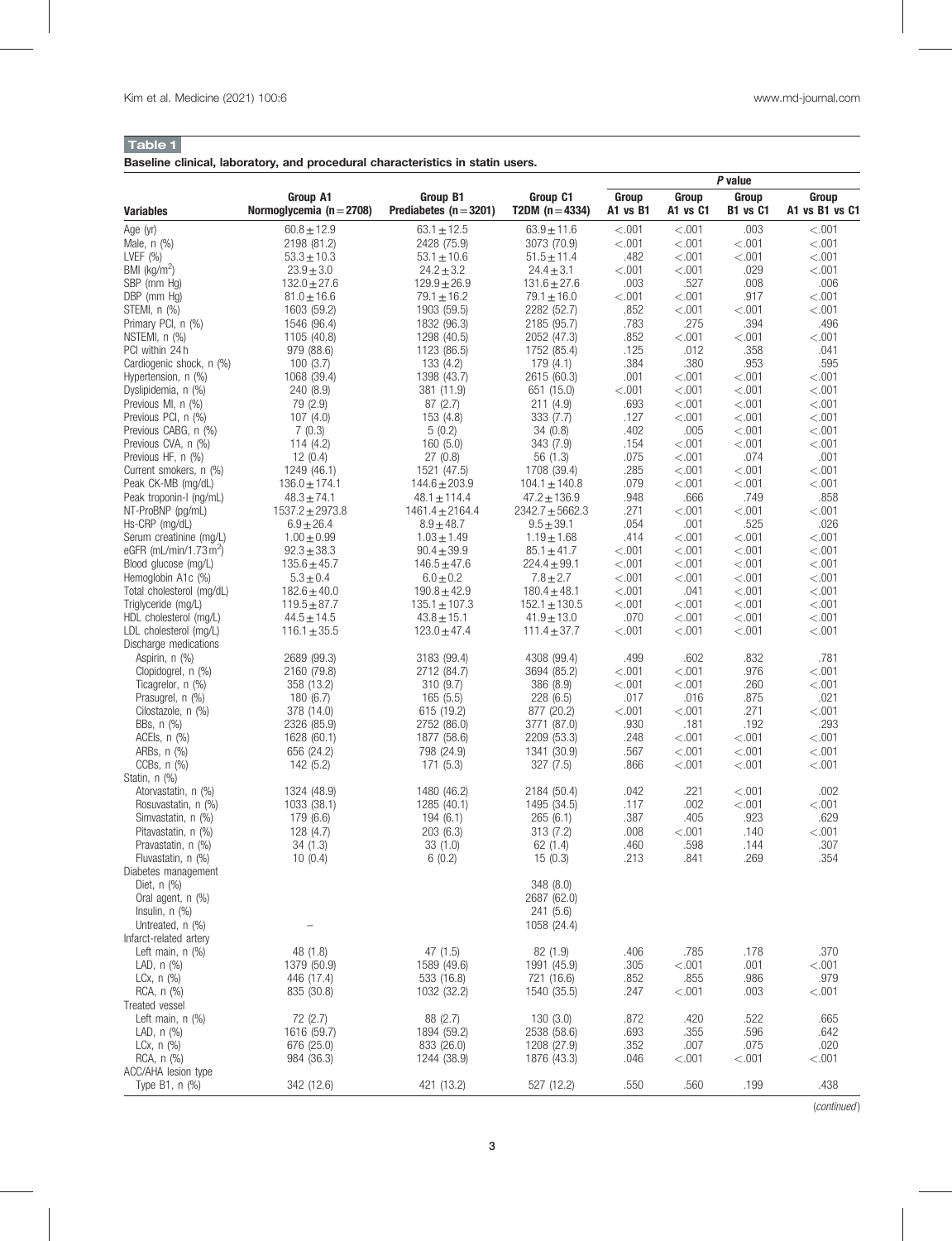| (continued).                                                |                                          |                                                |                                                |                         |                         |                          |                         |  |
|-------------------------------------------------------------|------------------------------------------|------------------------------------------------|------------------------------------------------|-------------------------|-------------------------|--------------------------|-------------------------|--|
|                                                             |                                          |                                                |                                                | P value                 |                         |                          |                         |  |
| <b>Variables</b>                                            | Group A1<br>Normoglycemia ( $n = 2708$ ) | Group B1<br>Prediabetes $(n=3201)$             | Group C1<br>T2DM $(n=4334)$                    | Group<br>A1 vs B1       | Group<br>A1 vs C1       | Group<br><b>B1 vs C1</b> | Group<br>A1 vs B1 vs C1 |  |
| Type B2, n (%)<br>Type C, $n$ $(\%)$<br>Extent of CAD       | 934 (34.5)<br>1228 (43.9)                | 1012 (31.6)<br>1449 (42.7)                     | 1442 (33.3)<br>2007 (46.3)                     | .019<br>.951            | .293<br>.431            | .129<br>.370             | .061<br>.600            |  |
| Single-vessel, n (%)<br>Two-vessel, n (%)                   | 1501 (55.4)<br>804 (29.7)                | 1686 (52.7)<br>981 (30.6)                      | 1867 (43.1)<br>1449 (33.4)                     | .037<br>.425            | < 0.001<br>.001         | < 0.001<br>.011          | < 0.001<br>.002         |  |
| $\geq$ Three-vessel, n (%)<br>IVUS, $n$ $%$                 | 403 (14.9)<br>573 (21.2)                 | 534 (16.7)<br>783 (24.5)                       | 1018 (23.5)<br>938(21.6)                       | .059<br>.003            | < 0.001<br>.655         | < 0.001<br>.004          | $-.001$<br>.003         |  |
| OCT, $n$ $%$<br>FFR, $n$ $%$                                | 21(0.8)<br>28(1.0)                       | 28(0.9)<br>45(1.4)                             | 31(0.7)<br>60(1.4)                             | .774<br>.237            | .776<br>.225            | .509<br>.938             | .739<br>.365            |  |
| Drug-eluting stents<br>ZES, $n$ $%$                         | 842 (31.1)                               | 1099 (34.3)                                    | 1480 (34.1)                                    | .008                    | .008                    | .868                     | .012                    |  |
| EES, $n$ $%$<br>BES, n (%)                                  | 1402 (51.8)<br>472 (17.4)<br>51(1.9)     | 1655 (51.7)<br>449 (14.0)                      | 2259(52.1)<br>575 (13.3)                       | .957<br>< 0.001<br>.517 | .775<br>< 0.001<br>.099 | .718<br>.341<br>.316     | .926<br>< 0.001<br>.220 |  |
| Others, $n$ $%$<br>Stent diameter (mm)<br>Stent length (mm) | $3.15 \pm 0.42$<br>$27.4 \pm 11.5$       | 68 (2.1)<br>$3.14 \pm 0.41$<br>$27.1 \pm 11.5$ | 108(2.5)<br>$3.10 \pm 0.42$<br>$27.8 \pm 11.9$ | .203<br>.294            | < 0.001<br>.172         | < 0.001<br>.010          | < 0.001<br>.033         |  |
| Number of stent                                             | $1.43 \pm 0.74$                          | $1.48 + 0.79$                                  | $1.56 \pm 0.83$                                | .004                    | < 0.001                 | < 0.001                  | < 0.001                 |  |

Values are means ±SD or numbers and percentages. The P values for categorical data were obtained from the chi-square or Fisher's exact test. For continuous variables, differences among the 3 groups were evaluated using the analysis of variance or the Jonckheere–Terpstra test, and post-hoc analysis between the 2 groups was carried out using the Hochberg test or Dunnett-T3 test.

ACC/AHA=American College of Cardiology/American Heart Association, ACEIs=angiotensin converting enzyme inhibitors, ARBs=angiotensin receptor blockers, BBs=beta-blockers, BES=biolimus-eluting stent, BMI=body mass index, CABG=coronary artery bypass graft, CAD=coronary artery disease, CCBs=calcium channel blockers, CK-MB=creatine kinase myocardial band, CPR=cardiopulmonary resuscitation, CVA=cerebrovascular events, DBP=diastolic blood pressure, EES=everolimus-eluting stent, eGFR=estimated glomerular filtration rate, FFR=fractional flow reserve, HDL=high-density lipoprotein, HF=heart failure, hs-CRP=high-sensitivity C-reactive protein, IVUS=intravascular ultrasound, LAD=left anterior descending coronary artery, LCx=left circumflex coronary artery, LDL=lowdensity lipoprotein, LVEF=left ventricular ejection fraction, MI=myocardial infarction, NSTEMI=non-ST-segment elevation myocardial infarction, NT-ProBNP=N-terminal pro-brain natriuretic peptide, OCT= optical coherence tomography, PCI=percutaneous coronary intervention, RCA=right coronary artery, SBP=systolic blood pressure, STEMI=ST-segment elevation myocardial infarction, T2DM=type 2 diabetes mellitus, ZES = zotarolimus-eluting stent.

Drug-eluting stents were composed of ZES (Resolute Integrity stent; Medtronic, Inc., Minneapolis, MN), EES (Xience Prime stent, Abbott Vascular, Santa Clara, CA; or Promus Element stent, Boston Scientific, Natick, MA), and BES (BioMatrix Flex stent, Biosensors International, Morges, Switzerland; or Nobori stent, Terumo Corporation, Tokyo, Japan).



Figure 1. Flow chart. AMI = acute myocardial infarction, DESs = drug-eluting stents, KAMIR = Korea AMI Registry, NG = normoglycemia, T2DM = type 2 diabetes mellitus.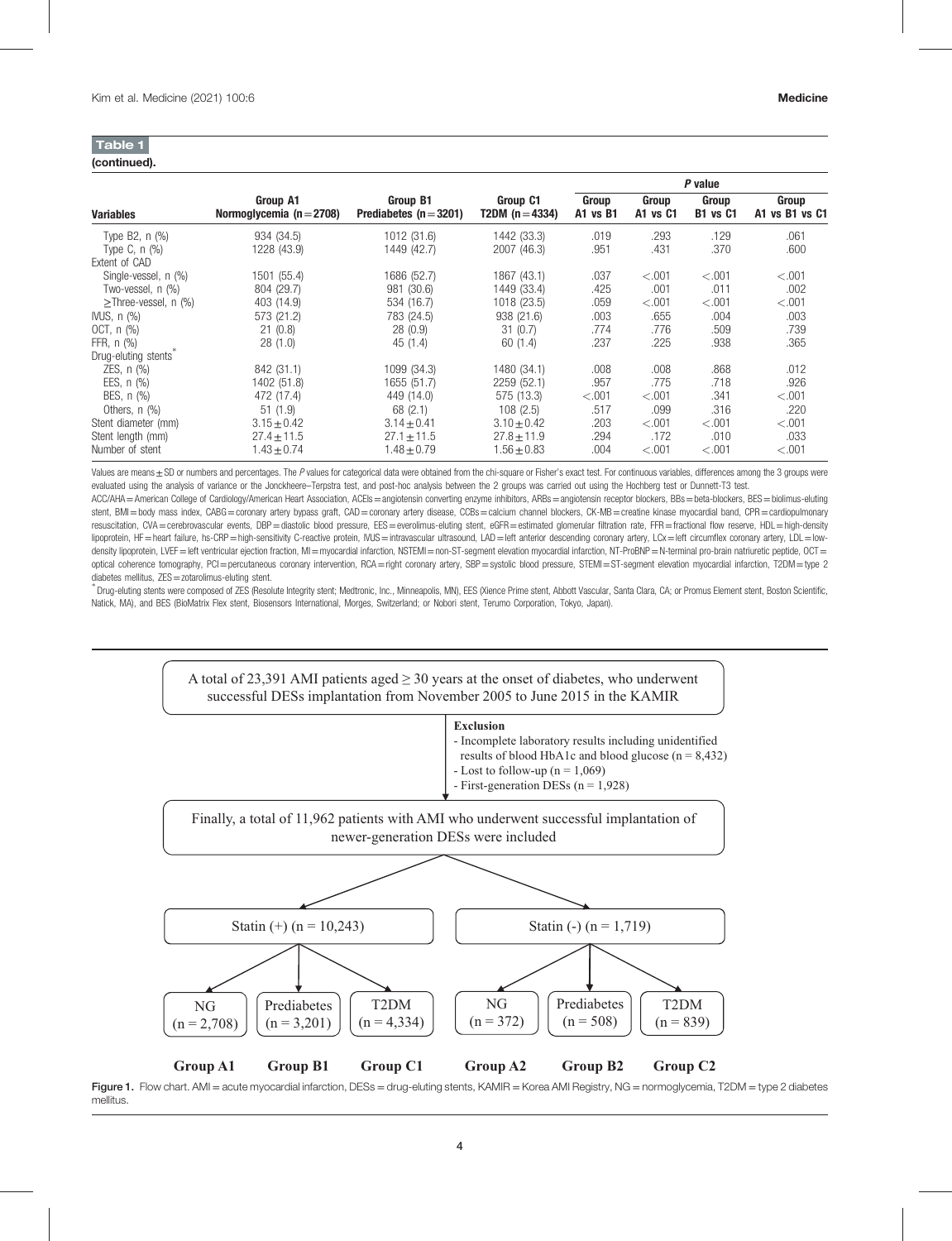and non-TVR. The definitions of Re-MI, TLR, TVR, and non-TVR have been published previously.<sup>[19]</sup>

# 2.4. Statistical analysis

For continuous variables, differences among the 3 groups were evaluated using analysis of variance or the Jonckheere–Terpstra test, whereas a post-hoc analysis of the 2 groups was performed using the Hochberg test or Dunnett T3 test. Data are expressed as means±standard deviation. The chi-square test or Fisher's exact test was performed, as appropriate, to analyze intergroup differences for categorical variables. Data are expressed as numbers and percentages. Various clinical outcomes were analyzed using the Kaplan–Meier method and were compared among the 3 groups using the log-rank test. Because the differences in baseline characteristic could significantly affect major clinical outcomes, sensitivity analyses were performed to adjust for confounders. A multivariate Cox regression model was used. Before multivariate Cox regression analysis, univariate analysis was performed. Covariates included in univariate model were selected if they were significantly different among the 3 groups ( $P < .001$ ), which are listed in Supplementary material 2, <http://links.lww.com/MD/F665> and 3, [http://links.lww.com/MD/](http://links.lww.com/MD/F666) [F666.](http://links.lww.com/MD/F666) Any variable with P value of  $\lt$  001 in univariate analysis and conventional risk factors of poor outcomes in the AMI population were considered potential confounding factors and were entered into the multivariate analysis. Variables included in the multivariate analysis were as follows: age; male sex; left ventricular ejection fraction (LVEF); body mass index; STsegment elevation myocardial infarction (STEMI); hypertension; dyslipidemia; a previous history of MI, PCI, coronary artery bypass grafting (CABG), and cardiovascular accidents; current smoker; serum creatinine level; eGFR; total cholesterol level; triglyceride level; high-density lipoprotein cholesterol level; lowdensity lipoprotein cholesterol level; discharge medications (clopidogrel, ticagrelor, angiotensin-converting enzyme inhibitors [ACEIs], angiotensin receptor blockers [ARBs], rosuvastatin, and pitavastatin); IRA (left anterior descending artery [LAD]); treated vessel (right coronary artery [RCA]); singlevessel disease and ≥three-vessel disease; diameter of placed stent; and the number of stents placed. The assumption of proportionality was assessed graphically by the log-minus-log plot, and Cox proportional hazard models for all clinical outcomes satisfied the proportional hazards assumption. Moreover, to identify independent predictors of MACE and all-cause death, we used multivariate Cox proportional hazard model. C-statistics with 95% confidence interval (CI) were calculated to validate the discriminant function of the model. All probability values were two-sided and  $P$  value of  $\lt$ .05 was considered statistically significant for all analyses. All statistical analyses were performed using Statistical Package for the Social Sciences version 20 (IBM, Armonk, NY).

#### 3. Results

#### 3.1. Baseline characteristics

The mean LVEF value in our study population was  $>50\%$ (Table 1). The baseline characteristics of Group A1 (normoglycemia and statin users) are as follows: largest number of men and patients with one-vessel disease; highest prescription rate of ticagrelor, prasugrel, and ACEIs; and highest number of cases

with LAD as IRA and BES as the deployed stent and deployed stents with the largest diameter. The baseline characteristics of Group B1 (prediabetes and statin users) are as follows: highest number of current smokers and cases with STEMI; highest levels of total and low-density lipoprotein (LDL) cholesterols and peak creatine kinase-MB (CK-MB) level; highest prescription rate of rosuvastatin; and highest use of intravascular ultrasound and zotarolimus-eluting stent (ZES) as the deployed stent. The baseline characteristics of Group C1 (diabetes and statin users) are as follows: patients with the oldest mean age; highest number of cases with non-STEMI (NSTEMI) and patients with multivessel disease and a previous history of hypertension, dyslipidemia, PCI, CABG, and HF; highest levels of N-terminal pro-brain natriuretic peptide, serum creatinine, and triglyceride; highest prescription rate of clopidogrel, ARBs, and atorvastatin; highest number of cases with RCA as IRA and treated vessel; longest length of deployed stents; and highest number of deployed stents. The comparison of baseline characteristics between statin users and nonusers is presented in Supplementary material 1, [http://](http://links.lww.com/MD/F664) [links.lww.com/MD/F664](http://links.lww.com/MD/F664). The baseline characteristics of statin nonusers are presented in Supplementary material 4, [http://links.](http://links.lww.com/MD/F667) [lww.com/MD/F667](http://links.lww.com/MD/F667).

#### 3.2. Clinical outcomes

The comparisons of clinical outcomes among the 3 glycemic groups during the 2-year follow-up period are presented in Tables 2 and 3 and Figure 2. In statin users, the cumulative incidences of MACE (adjusted hazard ratio [aHR]: 1.095; 95% CI:  $0.918-1.306$ ;  $P = .314$ ), all-cause death, CD, and any repeat revascularization were similar between group B1 (prediabetes) and C1 (T2DM) (Table 2). The cumulative incidences of MACE (aHR: 1.288; 95% CI: 1.033–1.606; P=.025) and all-cause death (aHR: 1.525; 95% CI: 1.024–2.271; P=.038) were higher in group B1 than in group A1 (Table 2). The cumulative incidences of MACE (aHR: 1.402; 95% CI: 1.139–1.727; P=.001), all-cause death (aHR: 1.642; 95% CI: 1.130–2.385;  $P = .009$ , and CD (aHR: 1.574; 95% CI: 1.004–2.472;  $P = .048$ ) were significantly higher in group C1 than in group A1 (Table 2). In statin nonusers, the cumulative incidences of MACE, all-cause death, CD, and any repeat revascularization were similar between A2 and B2 as well as between B2 and C2 (Table 2). However, the cumulative incidences of all-cause death (aHR: 1.500; 95% CI: 1.017–2.212; P=.041), CD (aHR: 1.631; 95% CI:  $1.052 - 2.543$ ;  $P = .030$ ), and any repeat revascularization (aHR: 2.068; 95% CI: 1.066–4.012; P=.040) were higher in group C2 than in group C1 (Table 2). In all the 3 groups (normoglycemia, prediabetes, and T2DM), statin treatment reduced the cumulative incidences of MACE, all-cause death, and CD (Table 3). Additionally, in the T2DM group, the cumulative incidence of any repeat revascularization was lower among statin users than among statin nonusers (aHR: 1.705; 95% CI: 1.218–2.395; P=.002) (Table 3). Kaplan–Meier analyses for major clinical outcomes among statin nonusers are presented in Supplementary material 5, [http://links.lww.com/](http://links.lww.com/MD/F668) [MD/F668](http://links.lww.com/MD/F668). Independent predictors for MACE and all-cause death among statin users at 2 years are listed in Table 4. Male sex, decreased LVEF (<40%), decreased eGFR (<60mL/minute/1.73 m<sup>2</sup>), ACEI, and  $\geq$ three-vessel disease were found to be meaningful independent predictors for MACE. Moreover, old age (≥65 years), decreased LVEF, decreased eGFR, BBs, ACEIs, American College of Cardiology/American Heart Association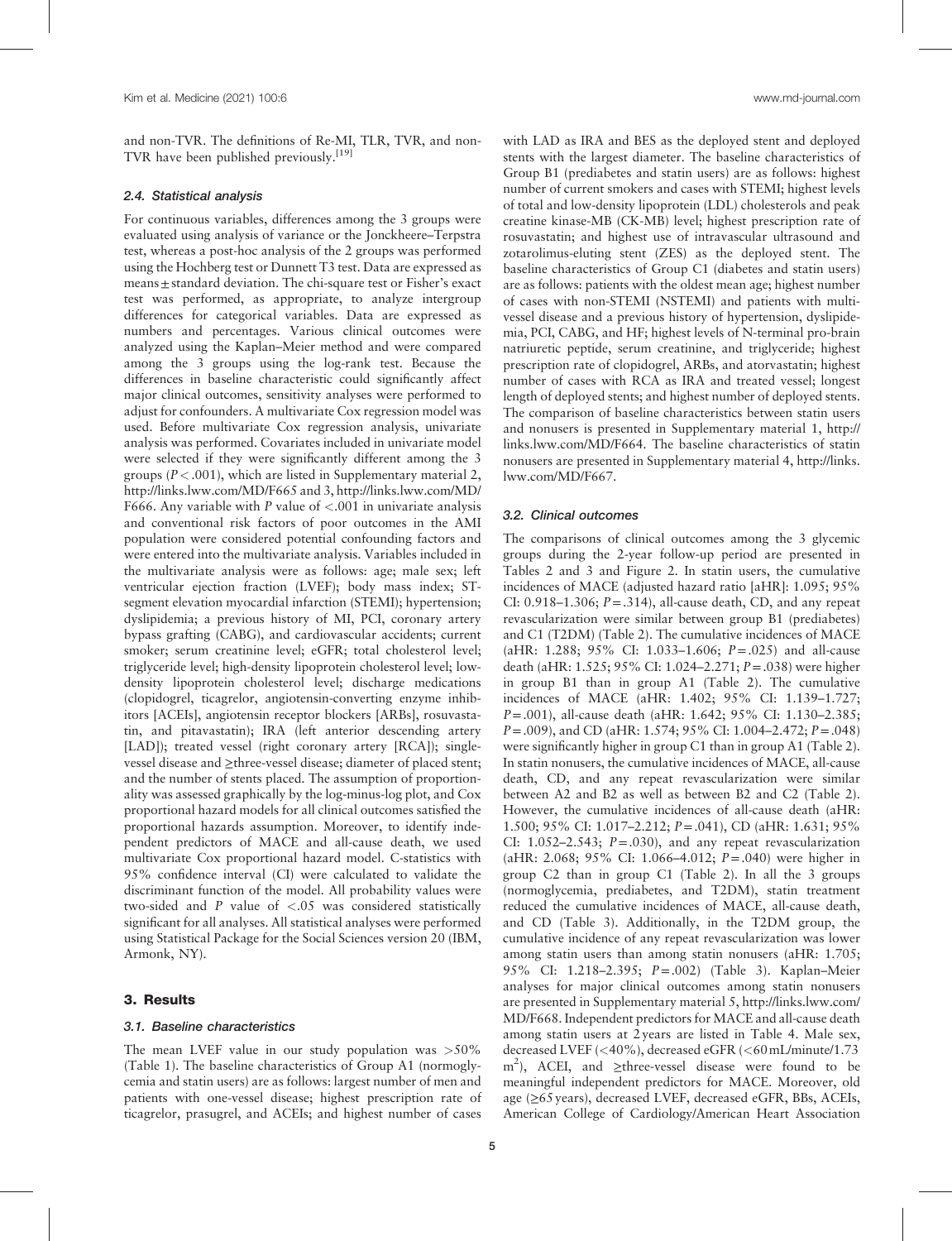$T = 1.12 \times 2.2$ 

| Statin $(+)$                 | Group A1<br>Normoglycemia      | Group B1<br><b>Prediabetes</b> | Log-rank | Unadjusted HR (95% CI) | P      | Adjusted <sup>®</sup> HR (95% CI) | $\pmb{P}$ |
|------------------------------|--------------------------------|--------------------------------|----------|------------------------|--------|-----------------------------------|-----------|
| <b>MACE</b>                  | 129 (5.4)                      | 206 (6.9)                      | .015     | 1.314 (1.054-1.637)    | .015   | 1.288 (1.033-1.606)               | .025      |
| All-cause death              | 37(1.5)                        | 71 (2.4)                       | .023     | 1.580 (1.062-2.352)    | .024   | 1.525 (1.024-2.271)               | .038      |
| Cardiac death                | 26(1.0)                        | 51(1.7)                        | .041     | 1.627 (1.014-2.609)    | .043   | 1.540 (0.959-2.473)               | .074      |
| Re-MI                        | 37(1.6)                        | 52(1.7)                        | .498     | 1.157 (0.759-1.764)    | .498   | 1.186 (0.776-1.811)               | .430      |
| Any repeat revascularization | 69 (3.0)                       | 91(3.2)                        | .668     | 1.071 (0.783-1.464)    | .670   | 1.035 (0.756-1.418)               | .828      |
|                              | Group A1<br>Normoglycemia      | Group C1<br>T2DM               | Log-rank | Unadjusted HR (95% CI) | P      | Adjusted <sup>®</sup> HR (95% CI) | $\pmb{P}$ |
| <b>MACE</b>                  | 129 (5.4)                      | 360 (9.1)                      | < .001   | 1.704 (1.394-2.084)    | < .001 | 1.402 (1.139-1.727)               | .001      |
| All-cause death              | 37(1.5)                        | 144 (3.6)                      | < .001   | 2.372 (1.653-3.405)    | < .001 | 1.642 (1.130-2.385)               | .009      |
| Cardiac death                | 26(1.0)                        | 96(2.4)                        | < .001   | 2.261 (1.466-3.488)    | < .001 | 1.574 (1.004-2.472)               | .048      |
| Re-MI                        | 37(1.6)                        | 99(2.6)                        | .012     | 1.612 (1.105-2.352)    | .013   | 1.473 (0.985-2.189)               | .052      |
| Any repeat revascularization | 69 (3.0)                       | 149 (3.8)                      | .060     | 1.313 (0.987-1.747)    | .061   | 1.159 (0.862-1.557)               | .329      |
|                              | Group B1<br><b>Prediabetes</b> | Group C1<br>T2DM               | Log-rank | Unadjusted HR (95% CI) | Ρ      | Adjusted <sup>*</sup> HR (95% CI) | P         |
| <b>MACE</b>                  | 206 (6.9)                      | 360(9.1)                       | .002     | 1.302 (1.097-1.545)    | .003   | 1.095 (0.918-1.306)               | .314      |
| All-cause death              | 71(2.4)                        | 144(3.6)                       | .004     | 1.508 (1.135-2.003)    | .005   | 1.099 (0.819-1.475)               | .530      |
| Cardiac death                | 51(1.7)                        | 96 (2.4)                       | .052     | 1.397 (0.995-1.962)    | .053   | 1.029 (0.723-1.464)               | .873      |
| Re-MI                        | 52 (1.7)                       | 99 (2.6)                       | .040     | 1.418 (1.014-1.983)    | .041   | 1.272 (0.902-1.795)               | .170      |
| Any repeat revascularization | 91(3.2)                        | 149 (3.8)                      | .129     | 1.224 (0.943-1.588)    | .129   | 1.085 (0.831-1.417)               | .548      |
| Statin $(-)$                 | Group A2<br>Normoglycemia      | Group B2<br><b>Prediabetes</b> | Log-rank | Unadjusted HR (95% CI) | P      | Adjusted <sup>†</sup> HR (95% CI) | P         |
| <b>MACE</b>                  | 51(14.0)                       | 79 (15.8)                      | .484     | 1.134 (0.797-1.612)    | .485   | 1.242 (0.869-1.775)               | .234      |
| All-cause death              | 34(9.3)                        | 57 (11.3)                      | .334     | 1.232 (0.806-1.884)    | .336   | 1.391 (0.905-2.140)               | .133      |
| Cardiac death                | 26(7.1)                        | 51(10.1)                       | .126     | 1.442 (0.899-2.531)    | .129   | 1.423 (0.892-2.401)               | .142      |
| Re-MI                        | 6(1.8)                         | 10(2.1)                        | .697     | 1.222 (0.444-3.363)    | .698   | 1.079 (0.385-3.021)               | .886      |
| Any repeat revascularization | 11(3.3)                        | 22 (4.9)                       | .282     | 1.484 (0.720-3.061)    | .285   | 1.561 (0.752-3.238)               | .232      |
|                              | Group A2<br>Normoglycemia      | Group C <sub>2</sub><br>T2DM   | Log-rank | Unadjusted HR (95% CI) | P      | Adjusted <sup>†</sup> HR (95% CI) | $\pmb{P}$ |
| <b>MACE</b>                  | 51(14.0)                       | 153 (18.5)                     | .063     | 1.349 (0.983-1.852)    | .064   | 1.380 (1.001-1.903)               | .050      |
| All-cause death              | 34(9.3)                        | 113 (13.6)                     | .038     | 1.495 (1.019-2.194)    | .040   | 1.500 (1.017-2.212)               | .041      |
| Cardiac death                | 26(7.1)                        | 94 (11.3)                      | .027     | 1.624 (1.052-2.507)    | .029   | 1.631 (1.052-2.543)               | .030      |
| Re-MI                        | 6(1.8)                         | 24(3.2)                        | .189     | 1.805 (0.738-4.415)    | .193   | 1.915 (0.775-4.732)               | .159      |
| Any repeat revascularization | 11(3.3)                        | 48 (6.6)                       | .035     | 1.995 (1.036-3.842)    | .039   | 2.068 (1.066-4.012)               | .040      |
|                              | Group B2<br><b>Prediabetes</b> | Group C <sub>2</sub><br>T2DM   | Log-rank | Unadjusted HR (95% CI) | P      | Adjusted <sup>†</sup> HR (95% CI) | P         |
| <b>MACE</b>                  | 79 (15.8)                      | 153 (18.5)                     | .210     | 1.189 (0.906-1.560)    | .211   | 1.051 (0.796-1.388)               | .725      |
| All-cause death              | 57 (11.3)                      | 113 (13.6)                     | .237     | $1.211(0.881 - 1.665)$ | .239   | 1.006 (0.726-1.394)               | .971      |
| Cardiac death                | 51(10.1)                       | 94 (11.3)                      | .500     | 1.124 (0.799-1.581)    | .501   | 1.092 (0.984-1.623)               | .103      |
| Re-MI                        | 10(2.1)                        | 24(3.2)                        | .295     | 1.479 (0.707-3.093)    | .298   | 1.573 (0.741-3.344)               | .238      |
| Any repeat revascularization | 22 (4.9)                       | 48 (6.6)                       | .242     | 1.350 (0.815-2.236)    | .244   | 1.269 (0.758-2.124)               | .365      |

ACEIs = angiotensin-converting enzyme inhibitors, ARBs = angiotensin receptor blockers, BMI = body mass index, CABG = coronary artery bypass graft, CI = confidence interval, CVA = cerebrovascular accidents, eGFR=estimated glomerular filtration rate, HDL=high-density lipoprotein, HR=hazard ratio, IRA=infarct-related artery, LAD=left anterior descending artery, LDL=low-density lipoprotein, LVEF= left ventricular ejection fraction, MACE=major adverse cardiac events, PCI=percutaneous coronary intervention, RCA=right coronary artery, Re-MI=recurrent myocardial infarction, STEMI=ST-segment elevation myocardial infarction, T2DM=type 2 diabetes mellitus.

Adjusted by age, male, LVEF, BMI, STEMI, hypertension, dyslipidemia, previous history of MI, PCI, CABG, CVA, current smoker, serum creatinine, eGFR, total cholesterol, triglyceride, HDL-cholesterol, LDLcholesterol, discharge medications (clopidogrel, ticagrelor, ACEIs, ARBs, rosuvastatin, pitavastatin), IRA (LAD), treated vessel (RCA), single-vessel disease, ≥three-vessel disease, stent diameter, and number of stent.

† Adjusted by age, male, STEMI, hypertension, dyslipidemia, serum creatinine, total cholesterol, triglyceride, HDL-cholesterol, LDL-cholesterol, ≥three-vessel disease, stent diameter.

(ACC/AHA) type B2/C lesions, and  $\geq$ three-vessel disease were found to be independent predictors for all-cause death.

# 4. Discussion

In this study, clinical outcomes of 2-year statin treatment were compared between AMI patients with prediabetes and those with

T2DM treated with the newer-generation DES to determine differences in long-term outcomes between both the groups. In this retrospective, observational registry study, analysis of statin treatment outcomes revealed the following:

(1) the cumulative incidences of MACE, all-cause death, CD, Re-MI, and any repeat revascularization were similar between the prediabetes and T2DM groups;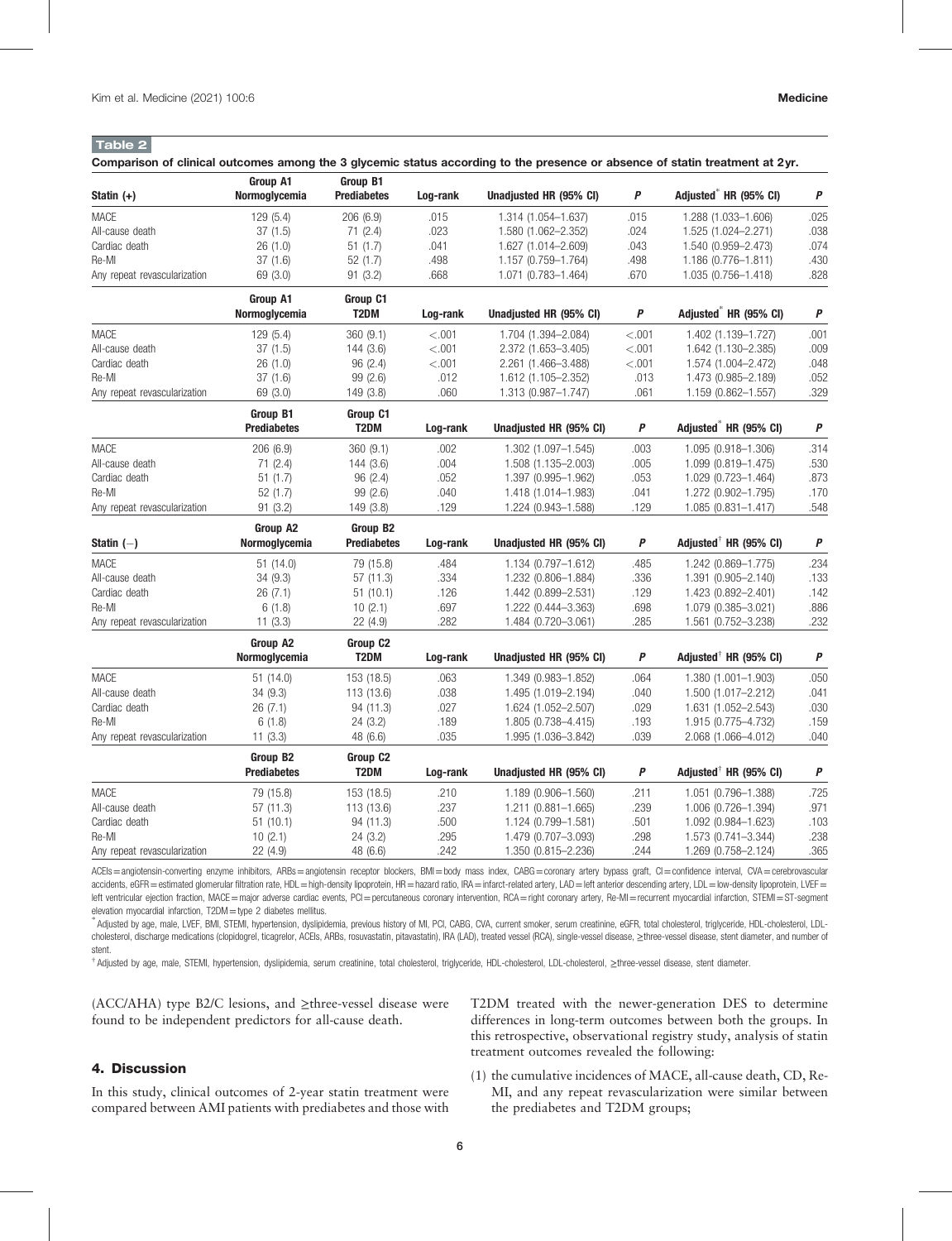Table 3

|                              | Statin $(+)$ | Statin $(-)$         |          |                        |         |                                   |         |
|------------------------------|--------------|----------------------|----------|------------------------|---------|-----------------------------------|---------|
| <b>Outcomes</b>              | Group A1     | Group A2             | Log-rank | Unadjusted HR (95% CI) | P       | Adjusted HR (95% CI)              | P       |
| Normoglycemia                |              |                      |          |                        |         |                                   |         |
| <b>MACE</b>                  | 129(5.4)     | 51(14.0)             | < 0.001  | 2.863 (2.070-3.961)    | < 0.001 | 2.146 (1.507-3.057)               | < 0.001 |
| All-cause death              | 37(1.5)      | 34(9.3)              | < .001   | 6.682 (4.193-10.65)    | < .001  | 3.468 (2.051-5.860)               | < .001  |
| Cardiac death                | 26(1.0)      | 26(7.1)              | < 0.001  | 7.330 (4.255-12.63)    | < 0.001 | 3.391 (1.826-6.230)               | < 0.001 |
| Re-MI                        | 37(1.6)      | 6(1.8)               | .735     | 1.160 (0.490-2.750)    | .736    | 1.094 (0.446-2.683)               | .844    |
| Any repeat revascularization | 69 (3.0)     | 11(3.3)              | .711     | 1.128 (0.597-2.131)    | .712    | 1.076 (0.553-2.092)               | .830    |
|                              | Statin $(+)$ | Statin $(-)$         |          |                        |         |                                   |         |
|                              | Group B1     | Group B2             | Log-rank | Unadjusted HR (95% CI) | P       | Adjusted <sup>†</sup> HR (95% CI) | P       |
| Prediabetes                  |              |                      |          |                        |         |                                   |         |
| <b>MACE</b>                  | 206(6.9)     | 79 (15.8)            | < 0.001  | 2.474 (1.909-3.207)    | < .001  | 2.054 (1.563-2.698)               | < 0.001 |
| All-cause death              | 71(2.4)      | 57 (11.3)            | $-.001$  | 5.180 (3.655-7.340)    | < 0.001 | 3.270 (2.254-4.742)               | < 0.001 |
| Cardiac death                | 51(1.7)      | 51(10.1)             | < 0.001  | 6.453 (4.377-9.514)    | < 0.001 | 3.902 (2.582-5.897)               | < 0.001 |
| Re-MI                        | 52(1.7)      | 10(2.1)              | .537     | 1.237 (0.629-2.435)    | .537    | 1.253 (0.623-2.520)               | .526    |
| Any revascularization        | 91(3.2)      | 22 (4.9)             | .059     | 1.562 (0.980-2.488)    | .061    | 1.517 (0.941-2.455)               | .087    |
|                              | Statin $(+)$ | Statin $(-)$         |          |                        |         |                                   |         |
|                              | Group C1     | Group C <sub>2</sub> | Log-rank | Unadiusted HR (95% CI) | P       | Adjusted $*$ HR (95% CI)          | P       |
| T <sub>2</sub> DM            |              |                      |          |                        |         |                                   |         |
| <b>MACE</b>                  | 360(9.1)     | 153 (18.5)           | < .001   | 2.264 (1.874-2.735)    | < 0.001 | 1.662 (1.358-2.035)               | < 0.001 |
| All-cause death              | 144(3.6)     | 113 (13.6)           | < 0.001  | 4.188 (3.273-5.358)    | < 0.001 | 2.346 (1.791-3.072)               | < 0.001 |
| Cardiac death                | 96(2.4)      | 94 (11.3)            | $-.001$  | 5.218 (3.926-6.935)    | $-.001$ | 2.584 (1.888-3.536)               | < 0.001 |
| Re-MI                        | 99(2.6)      | 24(3.2)              | .290     | 1.272 (0.814-1.987)    | .291    | 1.123 (0.705-1.788)               | .626    |
| Any revascularization        | 149 (3.8)    | 48 (6.6)             | .001     | 1.719 (1.242-2.380)    | .001    | 1.705 (1.218-2.395)               | .002    |

ACC/AHA=American College of Cardiology/American Heart Association, ACEIs=angiotensin converting enzyme inhibitors, BBs=beta-blockers, BES=biolimus-eluting stents, CI=confidence interval, DBP= diastolic blood pressure, eGFR=estimated glomerular filtration rate, HDL=high-density lipoprotein, HR=hazard ratio, LDL=low-density lipoprotein, LVEF=left ventricular ejection fraction, MACE=major adverse cardiac events, PCI=percutaneous coronary intervention, Re-MI=recurrent myocardial infarction, SBP=systolic blood pressure, T2DM=type 2 diabetes mellitus.

Adjusted by age, male, SBP, blood glucose, eGFR, total cholesterol, triglyceride, HDL-cholesterol, LDL-cholesterol, aspirin, clopidogrel, ticagrelor, BBs, ACEIs, BES, stent length.

† Adjusted by age, male, LVEF, eGFR, total cholesterol, triglyceride, HDL-cholesterol, LDL-cholesterol, aspirin, clopidogrel, ticagrelor, prasugrel, ACC/AHA type C lesion, BES, stent length.

‡ Adjusted by age, male, LVEF, DBP, PCI within 24 h, cardiogenic shock, total cholesterol, triglyceride, HDL-cholesterol, LDL-cholesterol, aspirin, clopidogrel, ticagrelor, BBs, ACEIs, stent length.

- (2) the cumulative incidences of MACE and all-cause death in the prediabetes group and those of MACE, all-cause death, and CD in the T2DM group were higher than those in the normoglycemia group;
- (3) the cumulative incidences of MACE, all-cause death, and CD in all the 3 glycemic groups (normoglycemia, prediabetes, and T2DM) of statin users were lower than those of statin nonusers;
- (4) decreased LVEF, decreased eGFR, ACEIs, and ≥three-vessel disease were common independent predictors of both MACE and all-cause death.

Statin can show beneficial effect on primary and secondary prevention of adverse cardiovascular events by inhibiting 3 hydroxy-3-methylglutaryl-coenzyme A (HMG-CoA) reductase activity.[20,21] These cardioprotective effects of statin are characterized by the prevention of myocardial necrosis, myocardial fibrosis, and cardiac remodeling through the anti-inflammatory, enhanced endothelial nitric oxide production, and antioxidative actions.[22,23] In this study, decreased cumulative incidences of MACE, all-cause death, and CD were noted among statin users of all the 3 glycemic groups (Table 3). These results are comparable to those of previous reports.<sup>[12,19,24,25]</sup> These results demonstrated obviously positive relationship of statin treatment with longer survival and longer MACE-free survival among AMI patients regardless of glycemic status in the era of newer-generation DES. Early initiation of statin treatment before discharge reduces the rates of MI and total mortality at 1-year in patients with acute coronary syndrome (ACS).<sup>[19,25]</sup> Moreover, early statin treatment induces stabilization of atherosclerotic vulnerable plaque and reduces new plaque development after ACS.<sup>[26,27]</sup> However, despite statin treatment, the cumulative incidences of MACE (aHR: 1.402; 95% CI: 1.139–1.727; P=.001), all-cause death (aHR: 1.642; 95% CI: 1.130–2.385;  $P = .009$ ), and CD (aHR: 1.574; 95% CI: 1.004–2.472;  $P = .048$ ) were significantly higher in the T2DM group than in the normoglycemia group (Table 2). Hyperglycemia accelerates the formation of advanced glycation end products (AGEs) by nonenzymatic glycation reactions.<sup>[28]</sup> These AGEs may play important roles in the development of coronary artery disease both independently and synergistically with DM.<sup>[29]</sup> Shimomura et al<sup>[30]</sup> demonstrated that the serum level of glyceraldehydederived AGEs was significantly  $(P < .05)$  suppressed in AMI patients after 2weeks of atorvastatin therapy (initial dose of 40 mg at admission followed by a maintenance dose of 10mg/day) compared with that in the control group. Another report<sup>[31]</sup> suggested that statin is one of the most recent promising anti-AGEs agents in DM. However, the effects of statin treatment in terms of long-term clinical outcomes in AMI patients with prediabetes are not well established.

In this study, both in the prediabetes and T2DM groups, the aHRs for major clinical outcomes were not significantly different regardless of the use of statin (Table 2). In the statin users, both in the prediabetes and T2DM groups, the higher cumulative incidence of MACE compared with normoglycemia group may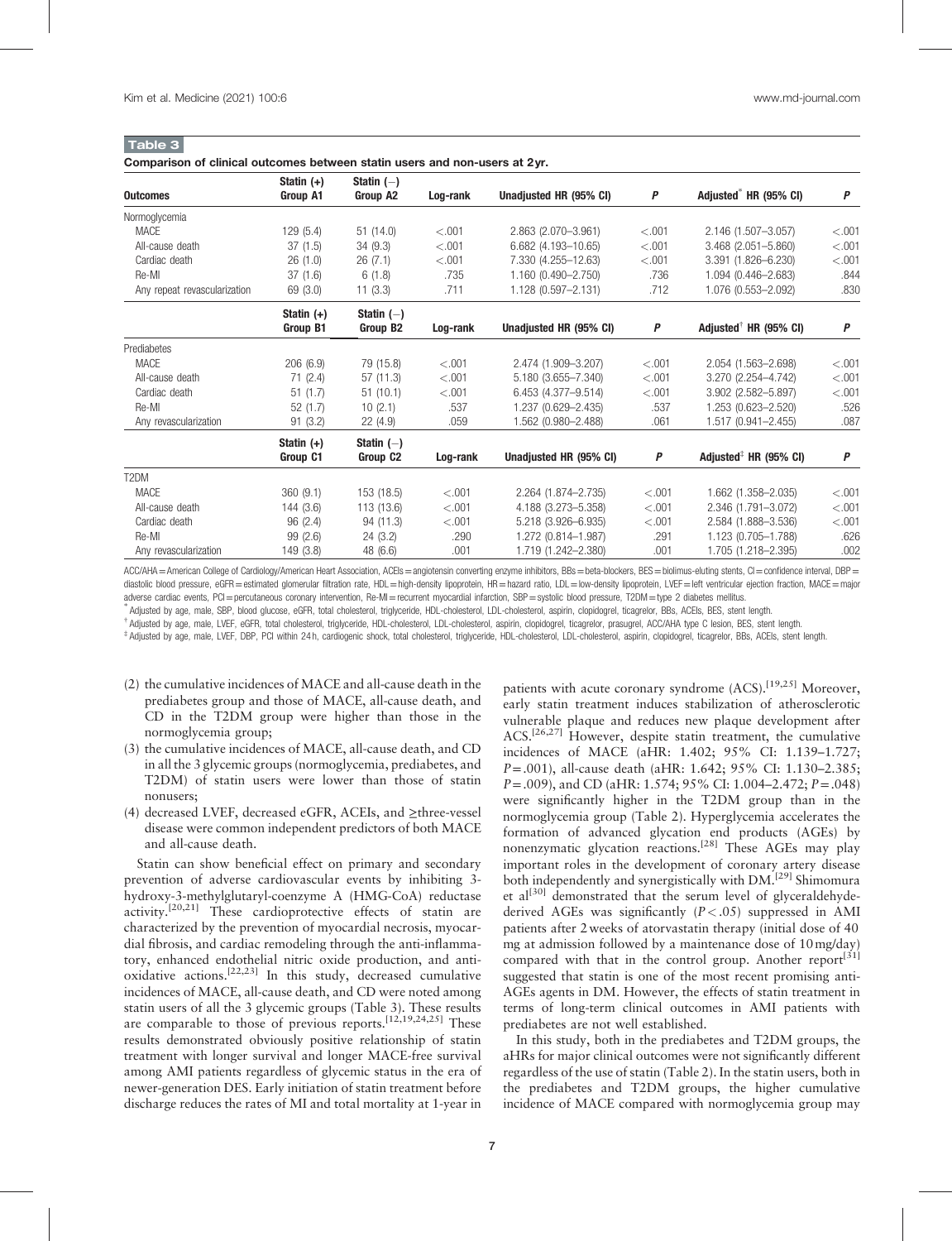

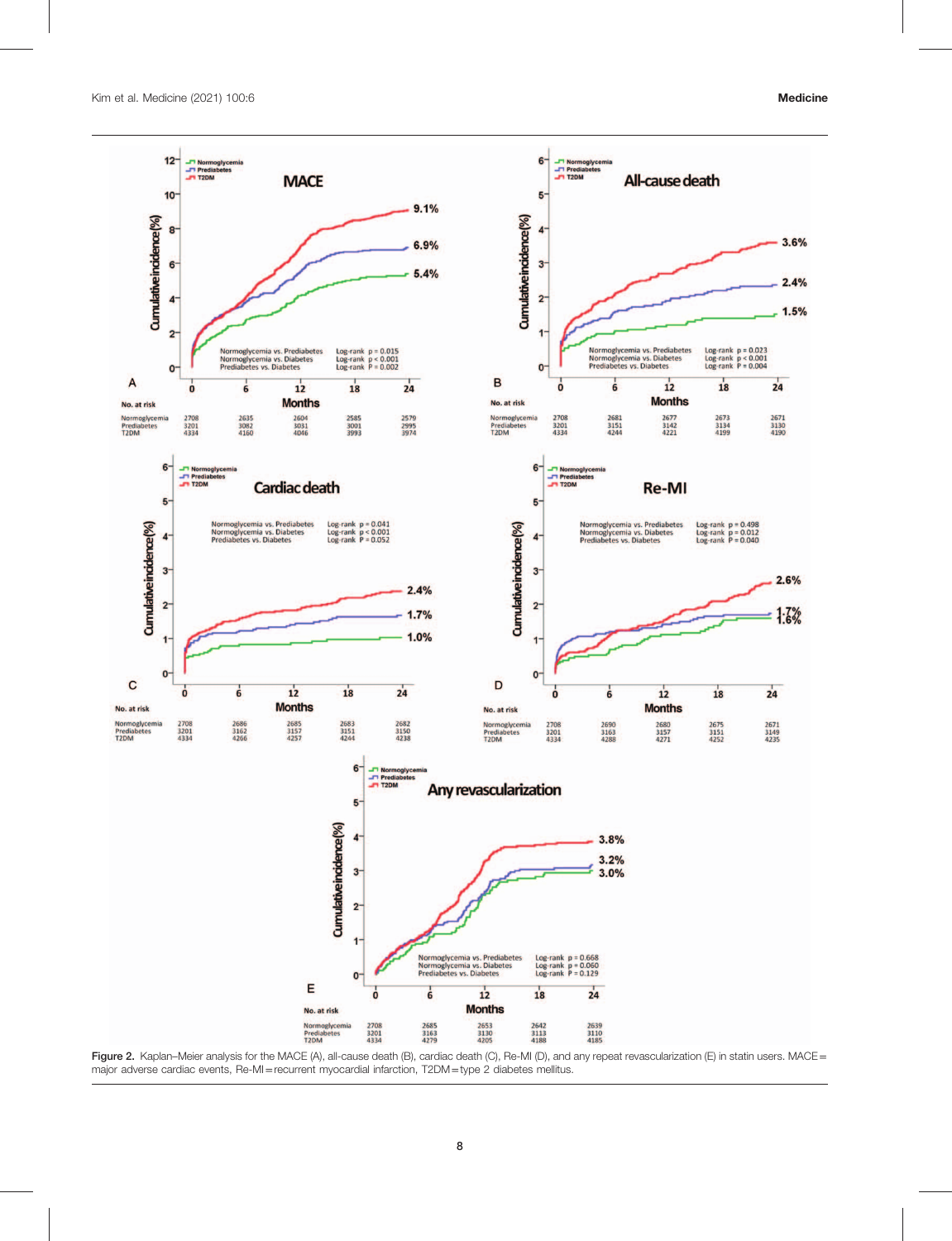| <b>Table 4</b>                                                              |  |
|-----------------------------------------------------------------------------|--|
| Independent predictors for MACE and all-cause death in statin users at 2yr. |  |

|                                         |                        | <b>MACE</b> | All-cause death           |         |                        |         |                        |         |
|-----------------------------------------|------------------------|-------------|---------------------------|---------|------------------------|---------|------------------------|---------|
| <b>Variables</b>                        | Unadjusted HR (95% CI) | P           | Adjusted HR (95% CI)      | P       | Unadjusted HR (95% CI) | P       | Adjusted HR (95% CI)   | P       |
| Group A1 vs Group B1                    | 1.314 (1.054-1.637)    | .015        | 1.292 (1.033-1.615)       | .025    | 1.580 (1.062-2.352)    | .024    | 1.519 (1.015-2.274)    | .042    |
| Group A1 vs Group C1                    | 1.704 (1.394-2.084)    | < 0.001     | 1.397 (1.131-1.727)       | .002    | 2.372 (1.653-3.405)    | < 0.001 | 1.584 (1.085-2.312)    | .017    |
| Group B1 vs Group C1                    | 1.302 (1.097-1.545)    | .003        | 1.072 (0.896-1.283)       | .445    | 1.508 (1.135-2.003)    | .005    | 1.097 (0.814-1.479)    | .544    |
| Age, $\geq 65$ yr                       | 1.423 (1.226-1.651)    | < 0.001     | 1.053 (0.886-1.252)       | .556    | 2.622 (2.013-3.416)    | < .001  | 1.725 (1.277-2.329)    | < 0.001 |
| Male sex                                | 1.439 (1.227-1.688)    | < 0.001     | 1.313 (1.092-1.579)       | .004    | 1.659 (1.282-2.148)    | < 0.001 | 1.258 (0.940-1.685)    | .123    |
| <b>STEMI</b>                            | 1.261 (1.086-1.463)    | .002        | 1.153 (0.989-1.343)       | .068    | 1.432 (1.119-1.834)    | .004    | 1.225 (0.950-1.579)    | .117    |
| LVEF, $<$ 40%                           | 2.079 (1.727-2.502)    | < 0.001     | 1.795 (1.483-2.172)       | < 0.001 | 3.317 (2.527-4.355)    | < .001  | 2.443 (1.841-3.242)    | < 0.001 |
| Hypertension                            | 1.346 (1.159-1.564)    | < 0.001     | 1.087 (0.925-1.278)       | .309    | 1.680 (1.302-2.167)    | < 0.001 | 1.108 (0.843-1.456)    | .461    |
| Dyslipidemia                            | 1.169 (0.944-1.447)    | .153        | 1.133 (0.913-1.407)       | .258    | 1.182 (0.831-1.682)    | .352    | 1.172 (0.820-1.676)    | .385    |
| Current smokers                         | 1.265 (1.086-1.474)    | .003        | 1.037 (0.869-1.237)       | .686    | 1.731 (1.327-2.259)    | < 0.001 | 1.055 (0.780-1.428)    | .758    |
| Total cholesterol                       | $0.997$ (0.995-0.998)  | < 0.001     | $0.998(0.995 - 1.001)$    | .113    | $0.995(0.992 - 0.998)$ | < .001  | $0.998(0.994 - 1.002)$ | .338    |
| Triglyceride                            | $0.999(0.998 - 1.000)$ | .013        | 1.000 (0.999-1.000)       | .301    | $0.999(0.998 - 1.000)$ | .138    | 1.000 (0.999-1.002)    | .663    |
| HDL-cholesterol                         | $0.997(0.991 - 1.003)$ | .287        | $0.998$ $(0.992 - 1.005)$ | .625    | $0.994(0.984 - 1.005)$ | .286    | $0.998(0.988 - 1.008)$ | .658    |
| LDL-cholesterol                         | $0.997(0.995 - 0.999)$ | .015        | 1.001 (0.998-1.003)       | .685    | $0.995(0.992 - 0.999)$ | .007    | 1.000 (0.996-1.004)    | .820    |
| eGFR, $<$ 60 mL/min/1.73 m <sup>2</sup> | 1.692 (1.426-2.007)    | < 0.001     | 1.353 (1.128-1.622)       | .001    | $3.163(2.456 - 4.075)$ | < 0.001 | 2.078 (1.582-2.730)    | < 0.001 |
| BBs                                     | 1.319 (1.081-1.610)    | .006        | 1.146 (0.935-1.403)       | .190    | 1.997 (1.492-2.673)    | < .001  | 1.530 (1.135-2.062)    | .005    |
| <b>ACEIS</b>                            | 1.423 (1.227-1.652)    | < 0.001     | 1.335 (1.146-1.555)       | < 0.001 | 1.879 (1.463-2.412)    | < .001  | 1.582 (1.224-2.045)    | < 0.001 |
| ACC/AHA type B2/C lesion                | 1.164 (0.966-1.403)    | .110        | 1.158 (0.957-1.400)       | .131    | 1.425 (1.023-1.985)    | .036    | 1.419 (1.012-1.988)    | .042    |
| >Three-vessel disease                   | 1.937 (1.651-2.272)    | < 0.001     | 1.724 (1.463-2.032)       | < 0.001 | 2.028 (1.560-2.638)    | < 0.001 | 1.557 (1.187-2.042)    | .001    |
| Stent diameter $<$ 3.0 mm               | 1.093 (0.931-1.283)    | .276        | 1.040 (0.882-1.225)       | .642    | 1.041 (0.792-1.368)    | .774    | 1.282 (0.970-1.695)    | .081    |
| Stent length $\geq$ 30 mm               | 1.165 (0.995-1.365)    | .058        | 1.058 (0.900-1.243)       | .488    | 1.399 (1.084-1.807)    | .010    | 1.179 (0.908-1.532)    | .217    |

ACC/AHA=American College of Cardiology/American Heart Association, BB=beta-blockers, CI=confidence interval, eGFR=estimated glomerular filtration rate, HDL=high-density lipoprotein, HR=hazard ratio, LDL=low-density lipoprotein, LVEF=left ventricular ejection fraction, MACE=major adverse cardiac events, STEMI=ST-elevation myocardial infarction.

be related with higher cumulative incidence of all-cause death (prediabetes) or all-cause death and CD (T2DM group). However, the cumulative incidences of all-cause death or CD were statistically insignificantly different between these 2 groups (Table 2).

Compared with normoglycemia, chronically elevated glucose leads to pan-vascular damage (i.e., macro- and micro-anigopathy through oxidation and vascular inflammation) and therefore, vascular damage is present in the prediabetic state, and its severity is associated with the time of hyperglycemia onset.<sup>[32,33]</sup> The time spent waiting for hyperglycemia to reach the currently accepted cut-off levels for the diagnosis of T2DM and to intervene may allow vascular damage to advance and become irreversible.<sup>[34]</sup> Although some studies have reported conflicting findings,  $[3-6]$  in the Biodegradable Polymer and Durable Polymer Drug-eluting Stents in an All Comers Population (BIO-RESORT) Silent Diabetes Study,<sup>[35]</sup> the cumulative incidence of MACE was different between patients with prediabetes (5.5%) and normoglycemia (3%; log-rank,  $P = .07$ ). In our study, aHR for MACE was significantly higher in the prediabetes group than in the normoglycemia group (aHR: 1.288; 95% CI: 1.033–1.606; P=.025; Table 2). In another sub-study of the BIO-RESOT trial, clinical outcomes were similar between patients with prediabetes and those with DM  $(11.1\%$  vs  $10.5\%$ ).<sup>[3]</sup> In addition, other study<sup>[36]</sup> has suggested that the cumulative incidences of MACE, all-cause death, CD, and any repeat revascularization were similar between AMI patients with prediabetes and those with T2DM after the RASI therapy. In our study, statin reduced the rate of any repeat revascularization in the T2DM group, with an aHR of 1.159 (group A1 vs C1; 95% CI: 0.862–1.557; P=.329) among statin users compared with 2.068 (group A2 vs C2; 95% CI:  $1.066-4.012$ ;  $P = .040$ ) among statin nonusers (Table 2). This result is comparable with that of the Zhang et al study.[37] In their multicenter, prospective cohort study, after propensity-score

matching, post-discharge statin treatment significantly lowered the risk of repeat revascularization (HR: 0.74; 95% CI: 0.56– 1.00;  $P = .005$ ) in 2737 patients who underwent PCI. In Table 2, the occurrence MACE was significantly higher in prediabetes and T2DM groups compared with normoglycemia group who received statin treatment. Therefore, although statin treatment reduced the occurrence of MACE, all-cause death, and CD compared with statin nonusers regardless of glycemic status (Table 3), the beneficial effect of statin treatment could be some different according to glycemic status. Hence, hyperglycemic status may be more related to poor clinical outcomes than with normoglycemia after statin treatment. However, this hypothesis is likely to be proved by further studies.

Despite the beneficial effects of statin, previous studies reported an increased risk of developing new-onset DM after long-term statin treatment.<sup>[38,39]</sup> However, because this information was not included in the KAMIR data, we could not present the cumulative events of statin-related new-onset DM during the follow-up period. This point is a major weakness of this study.

Although the study population was insufficient to draw conclusions, more than 50 high-volume university or community hospitals of South Korea participated in this study. Moreover, the population with prediabetes is an important and a common population visiting interventional cardiologists.<sup>[40]</sup> Hence, we believe that our study can provide useful information to interventional cardiologists, performing PCI with newer-generation DES in AMI patients, regarding the importance of prediabetes and the relationship of prediabetes with worse cardiovascular outcomes after statin treatment.

This study has several limitations. First, although blood cholesterol levels, especially LDL-cholesterol level, are important during the follow-up period, we could not provide these values due to the limitation of this registry data. Second, to increase the diagnostic accuracy of prediabetes, oral glucose tolerance test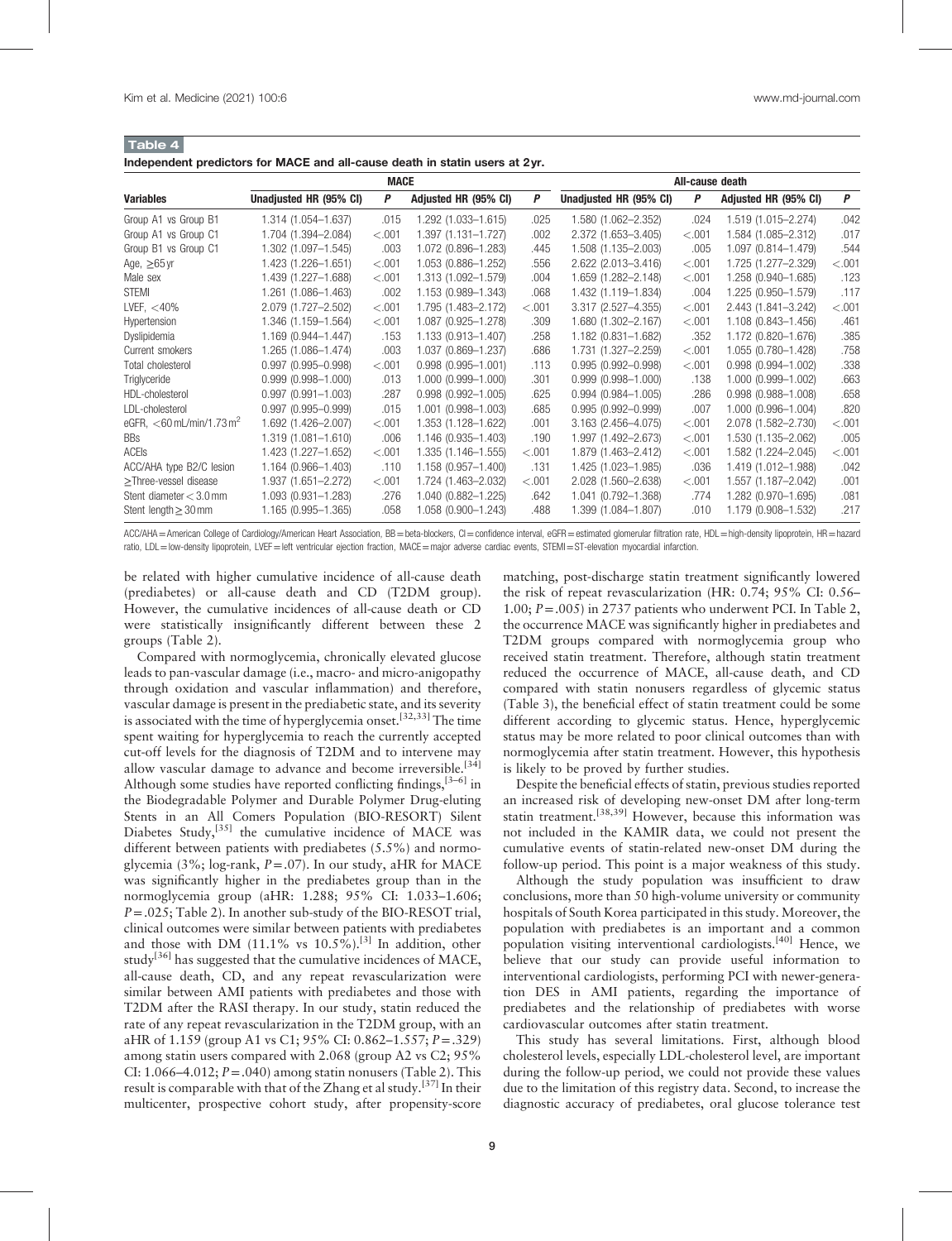should be performed. However, we defined prediabetes by the HbA1c and FPG levels, which is an important bias. Third, there may have been some under-reporting and/or missed data due to the non-randomized nature of this study. Fourth, this study was based on discharge medication data and we could not obtain precise information regarding participants' adherence or nonadherence to antidiabetic drugs during the follow-up period. This might constitute an additional bias. Fifth, statins show their effect in longer duration of use. Even though this study included patients from November 2005 to June 2015, the follow-up duration of the individual patient was strictly confined to 2 years after discharge. Therefore, the 2-year follow-up period of this study was relatively short for determining long-term major clinical outcomes and the sample size was not adequate enough to reach a conclusion. Sixth, although multivariate analysis was performed to strengthen our results, variables not included in the KAMIR may act as a bias. Finally, unfortunately, this registry data did not include complete information concerning the presence or absence of change in any prescription dose of each statin and long-term drug compliance, and drug-related adverse events during the follow-up period. Hence, we could not provide results separately for the different statins, inevitably.

To conclude, in the era of newer-generation DES, this retrospective, observational registry study revealed that AMI patients with prediabetes had worse clinical outcomes than those with normoglycemia and comparable to those with T2DM after 2-year statin treatment. However, further studies are warranted to confirm the current findings.

# Acknowledgments

The authors thank all of the clinical investigators who contributed time and effort to this study, as well as the Korea Acute Myocardial Infarction (KAMIR) Investigators.

Korea Acute Myocardial infarction Registry (KAMIR) investigators: Myung Ho Jeong, MD; Youngkeun Ahn, MD; Sung Chul Chae, MD; Jong Hyun Kim, MD; Seung-Ho Hur, MD; Young Jo Kim, MD; In Whan Seong, MD; Donghoon Choi, MD; Jei Keon Chae, MD; Taek Jong Hong, MD; Jae Young Rhew, MD; Doo-Il Kim, MD; In-Ho Chae, MD; Junghan Yoon, MD; Bon-Kwon Koo, MD; Byung-Ok Kim, MD; Myoung Yong Lee, MD; Kee-Sik Kim, MD; Jin-Yong Hwang, MD; Myeong Chan Cho, MD; Seok Kyu Oh, MD; Nae-Hee Lee, MD; Kyoung Tae Jeong, MD; Seung-Jea Tahk, MD; Jang-Ho Bae, MD; Seung-Woon Rha, MD; Keum-Soo Park, MD; Chong Jin Kim, MD; Kyoo-Rok Han, MD; Tae Hoon Ahn, MD; Moo-Hyun Kim, MD; Ki Bae Seung, MD; Wook Sung Chung, MD; Ju-Young Yang, MD; Chong Yun Rhim, MD; Hyeon-Cheol Gwon, MD; Seong-Wook Park, MD; Young-Youp Koh, MD; Seung Jae Joo, MD; Soo-Joong Kim, MD; Dong Kyu Jin, MD; Jin Man Cho, MD; Sang-Wook Kim, MD; Jeong Kyung Kim, MD; Tae Ik Kim, MD; Deug Young Nah, MD; Si Hoon Park, MD; Sang Hyun Lee, MD; Seung Uk Lee, MD; Hang-Jae Chung, MD; Jang-Hyun Cho, MD; Seung Won Jin, MD; Myeong-Ki Hong, MD; Yangsoo Jang, MD; Jeong Gwan Cho, MD; Hyo-Soo Kim, MD; and Seung-Jung Park, MD.

# Author contributions

Conceptualization: Yong Hoon Kim, Ae-Young Her, Myung Ho Jeong, Byeong-Keuk Kim, Sung-Jin Hong, Seunghwan Kim, Chul-Min Ahn, Jung-Sun Kim, Young-Guk Ko, Donghoon Choi, Myeong-Ki Hong, Yangsoo Jang.

Data curation: Yong Hoon Kim, Ae-Young Her, Byeong-Keuk Kim, Sung-Jin Hong, Seunghwan Kim, Chul-Min Ahn, Myeong-Ki Hong.

Formal analysis: Yong Hoon Kim, Ae-Young Her, Sung-Jin Hong, Seunghwan Kim, Chul-Min Ahn.

Funding acquisition: Myung Ho Jeong.

Investigation: Yong Hoon Kim, Ae-Young Her, Myung Ho Jeong, Byeong-Keuk Kim, Sung-Jin Hong, Seunghwan Kim, Chul-Min Ahn, Jung-Sun Kim, Young-Guk Ko, Donghoon Choi, Myeong-Ki Hong, Yangsoo Jang.

Methodology: Yong Hoon Kim, Ae-Young Her, Myung Ho Jeong, Byeong-Keuk Kim, Sung-Jin Hong, Seunghwan Kim, Chul-Min Ahn, Jung-Sun Kim, Young-Guk Ko, Donghoon Choi, Myeong-Ki Hong, Yangsoo Jang.

- Project administration: Yong Hoon Kim, Ae-Young Her, Myung Ho Jeong, Byeong-Keuk Kim, Jung-Sun Kim, Young-Guk Ko, Donghoon Choi, Myeong-Ki Hong, Yangsoo Jang.
- Resources: Myung Ho Jeong, Byeong-Keuk Kim, Sung-Jin Hong, Seunghwan Kim, Chul-Min Ahn, Jung-Sun Kim, Young-Guk Ko, Donghoon Choi, Myeong-Ki Hong, Yangsoo Jang.

Software: Yong Hoon Kim, Ae-Young Her, Seunghwan Kim.

- Supervision: Yong Hoon Kim, Myung Ho Jeong, Donghoon Choi, Myeong-Ki Hong, Yangsoo Jang.
- Validation: Yong Hoon Kim, Ae-Young Her, Myung Ho Jeong, Byeong-Keuk Kim, Sung-Jin Hong, Seunghwan Kim, Chul-Min Ahn, Jung-Sun Kim, Young-Guk Ko, Donghoon Choi, Myeong-Ki Hong, Yangsoo Jang.
- Visualization: Yong Hoon Kim, Ae-Young Her, Myung Ho Jeong, Byeong-Keuk Kim, Sung-Jin Hong, Seunghwan Kim, Chul-Min Ahn, Jung-Sun Kim, Young-Guk Ko, Donghoon Choi, Myeong-Ki Hong, Yangsoo Jang.

Writing – original draft: Yong Hoon Kim, Ae-Young Her.

Writing – review & editing: Yong Hoon Kim, Ae-Young Her, Myung Ho Jeong, Myeong-Ki Hong, Yangsoo Jang.

# **References**

- [1] Sarwar N, Gao P, Seshasai SR, et al. Diabetes mellitus, fasting blood glucose concentration, and risk of vascular disease: a collaborative metaanalysis of 102 prospective studies. Lancet 2010;375:2215–22.
- [2] Huang Y, Cai X, Mai W, et al. Association between prediabetes and risk of cardiovascular disease and all cause mortality: systematic review and meta-analysis. BMJ 2016;355:i5953.
- [3] Kok MM, von Birgelen C, Sattar N, et al. Prediabetes and its impact on clinical outcome after coronary intervention in a broad patient population. EuroIntervention 2018;14:e1049–56.
- [4] Kim YH, Her AY, Jeong MH, et al. Effects of prediabetes on long-term clinical outcomes of patients with acute myocardial infarction who underwent PCI using new-generation drug-eluting stents. Diabetes Res Clin Pract 2020;160:107994.
- [5] Arnold SV, Lipska KJ, Li Y, et al. Prevalence of glucose abnormalities among patients presenting with an acute myocardial infarction. Am Heart J 2014;168:466–70.
- [6] Giraldez RR, Clare RM, Lopes RD Jr, et al. Prevalence and clinical outcomes of undiagnosed diabetes mellitus and prediabetes among patients with high-risk non-ST-segment elevation acute coronary syndrome. Am Heart I 2013;165:918-25.
- [7] Rydén L, Grant PJ, Anker SD, et al. ESC Guidelines on diabetes, prediabetes, and cardiovascular diseases developed in collaboration with the EASD: the Task Force on diabetes, pre-diabetes, and cardiovascular diseases of the European Society of Cardiology (ESC) and developed in collaboration with the European Association for the Study of Diabetes (EASD). Eur Heart J 2013;34:3035–87.
- [8] O'Gara PT, Kushner FG, Ascheim DD, et al. 2013 ACCF/AHA guideline for the management of ST-elevation myocardial infarction: a report of